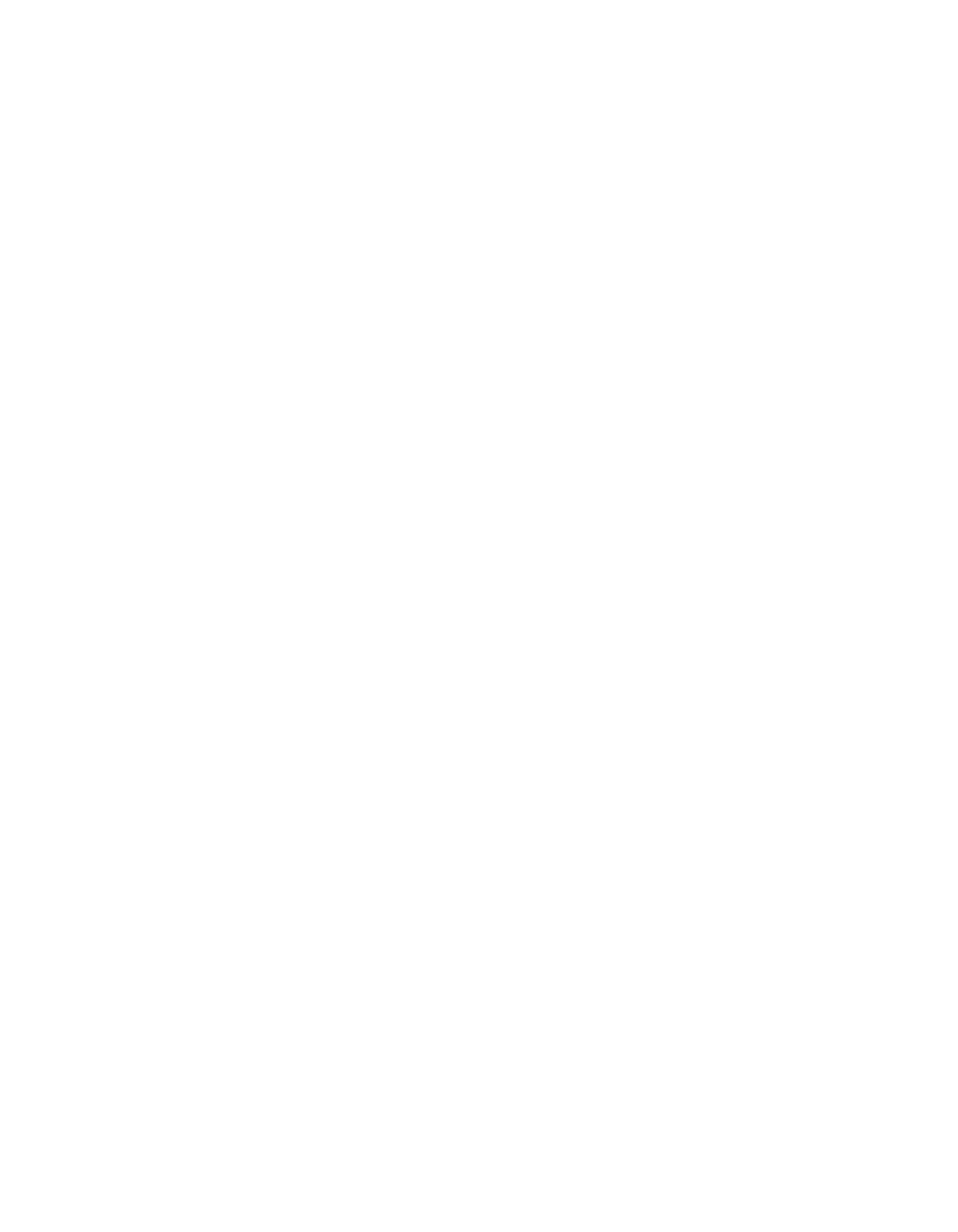

#### **Datacolor ENVISION™ PrintCal User's Guide**

(Part No. 4220-0932M, January, 2006)

All efforts have been made to ensure the accuracy of the information presented in this format. However, should any errors be detected, Datacolor appreciates your efforts to notify us of these oversights.

Changes are periodically made to this information and are incorporated into forthcoming versions. Datacolor reserve[s the right to make i](http://www.datacolor.com/)mprovements and/or changes in the product(s) and/or program(s) described in this material at any time.

Copyright © 1996-2005 Datacolor. ALL RIGHTS RESERVED. This material may not be reproduced or duplicated, in whole or in part, with the express written permission of Datacolor.

Microsoft®, MS-DOS®, and Microsoft Windows® are registered trademarks of Microsoft Corporation. All other registered trademarks are the property of their respective owners.

To obtain information on local agents, contact either of the offices listed below, or visit our website at www.datacolor.com.

#### **United States**

**Switzerland** 

| Lawrenceville, NJ |                  | Dietlikon  |                 |
|-------------------|------------------|------------|-----------------|
| Telephone:        | 1 (609) 924 2189 | Telephone: | (41) 1 835 3711 |
| Fax:              | 1 (609) 895 7472 | Fax:       | (41) 1 835 3820 |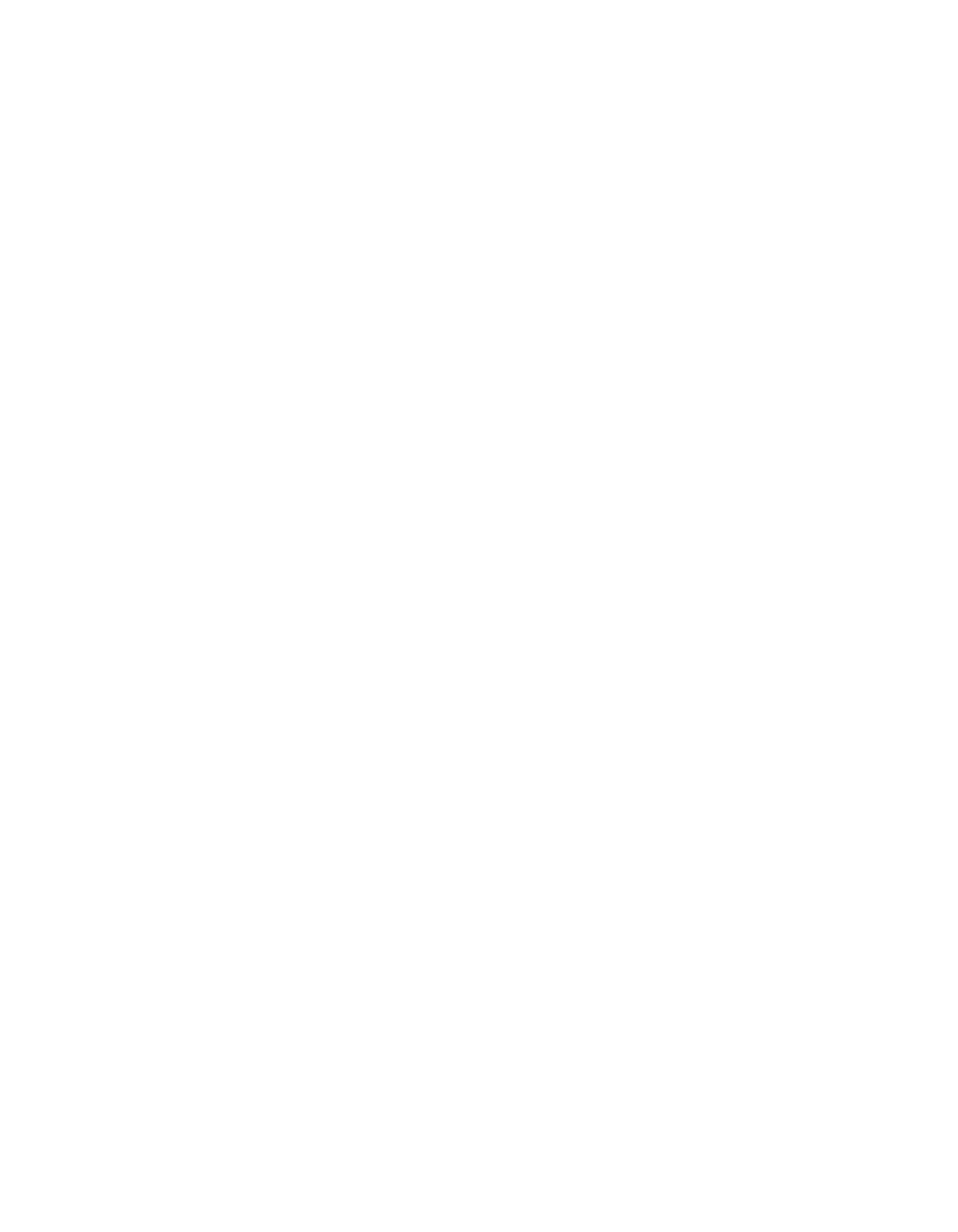# **Contents**

| Print Stability |  |
|-----------------|--|
|                 |  |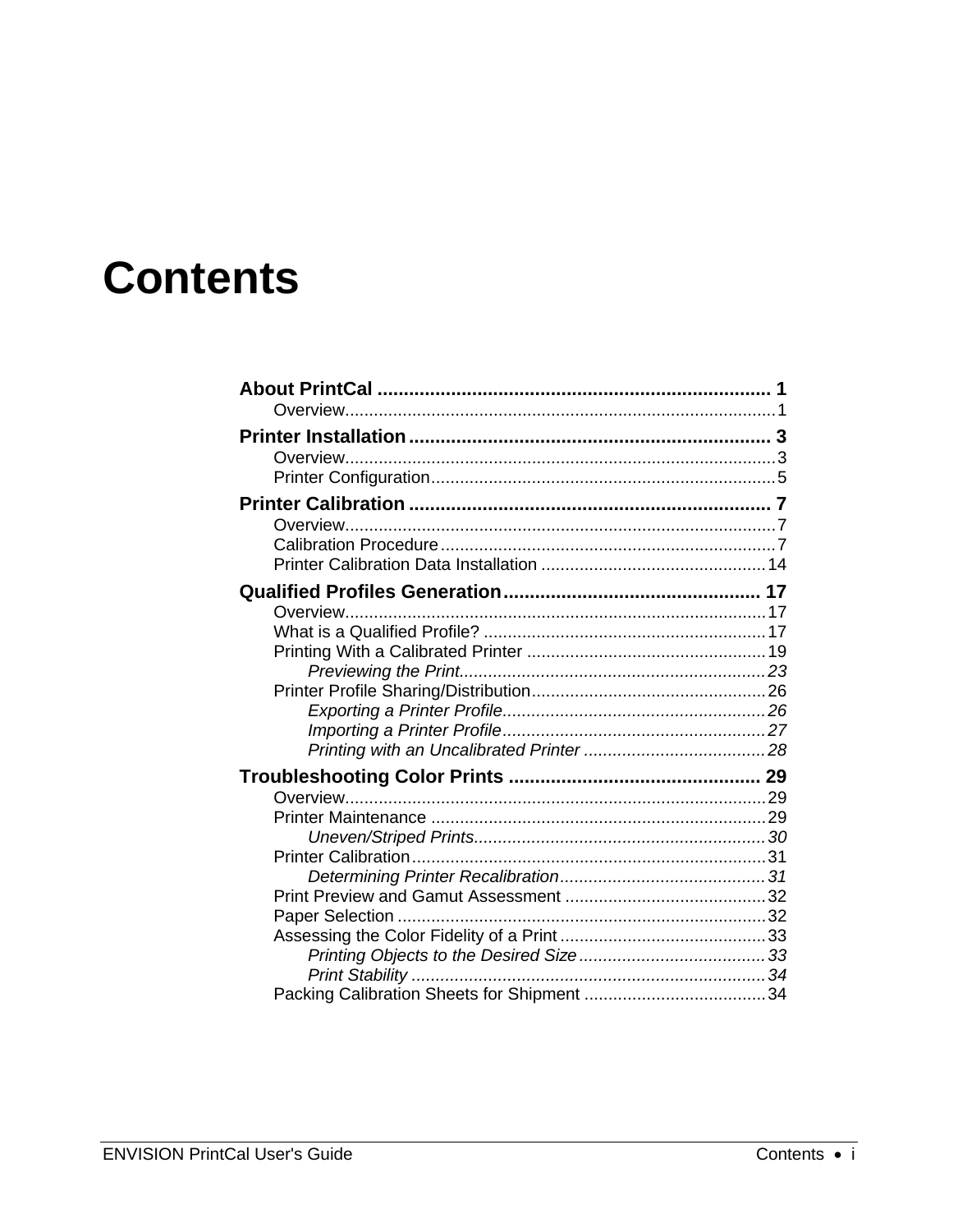| Gamut Mapping Differences-Monitor vs. Printer  37 |  |
|---------------------------------------------------|--|
|                                                   |  |
|                                                   |  |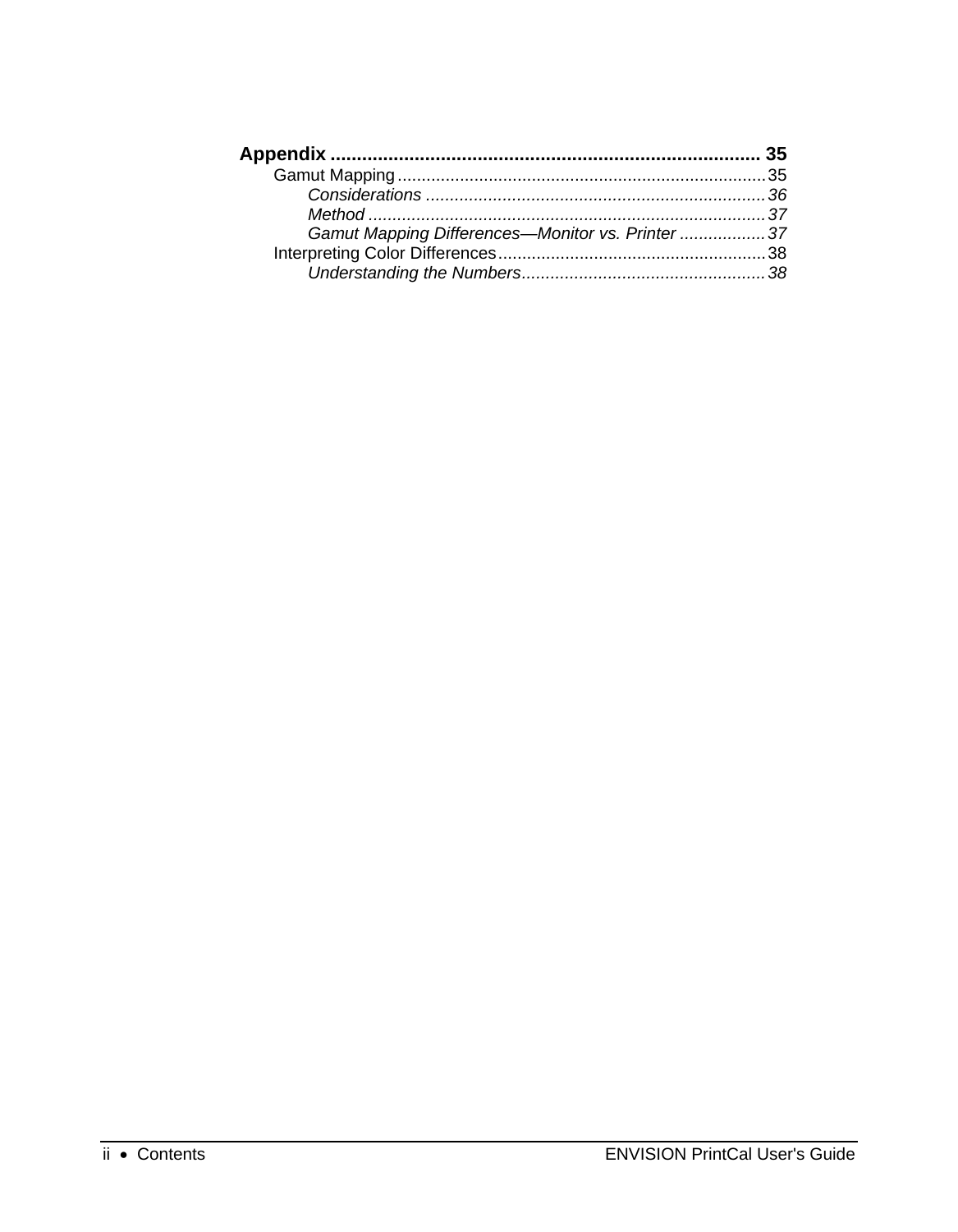# **About PrintCal**

#### **Overview**

Datacolor ENVISION, ENVISION<sup>PLUS</sup> and ENVISION<sup>PRO</sup> each include an option to print the contents of the Drawing Area using a calibrated printer. A properly calibrated printer prints an image having colors that closely match the color of the physical sample, and/or the electronic image.

Two types of calibrated printers can be used with Datacolor ENVISION products. The devices include printers that are used for Windows applications (Windowsdriven printers), and RIP Printers. RIP printers are found on systems running third party applications software. Any printer that prints from a *spool* directory is considered to be an RIP-driven printer. These printers do not usually appear as a selection in the *Printers* folder found on Windows.

#### 晦 **NOTES**

To use an RIP printer with ENVISION software, you must use Windows 2000 or Windows XP Professional.

The installation and calibration procedures used for each printer type are similar. When these differences exist, both procedures are documented.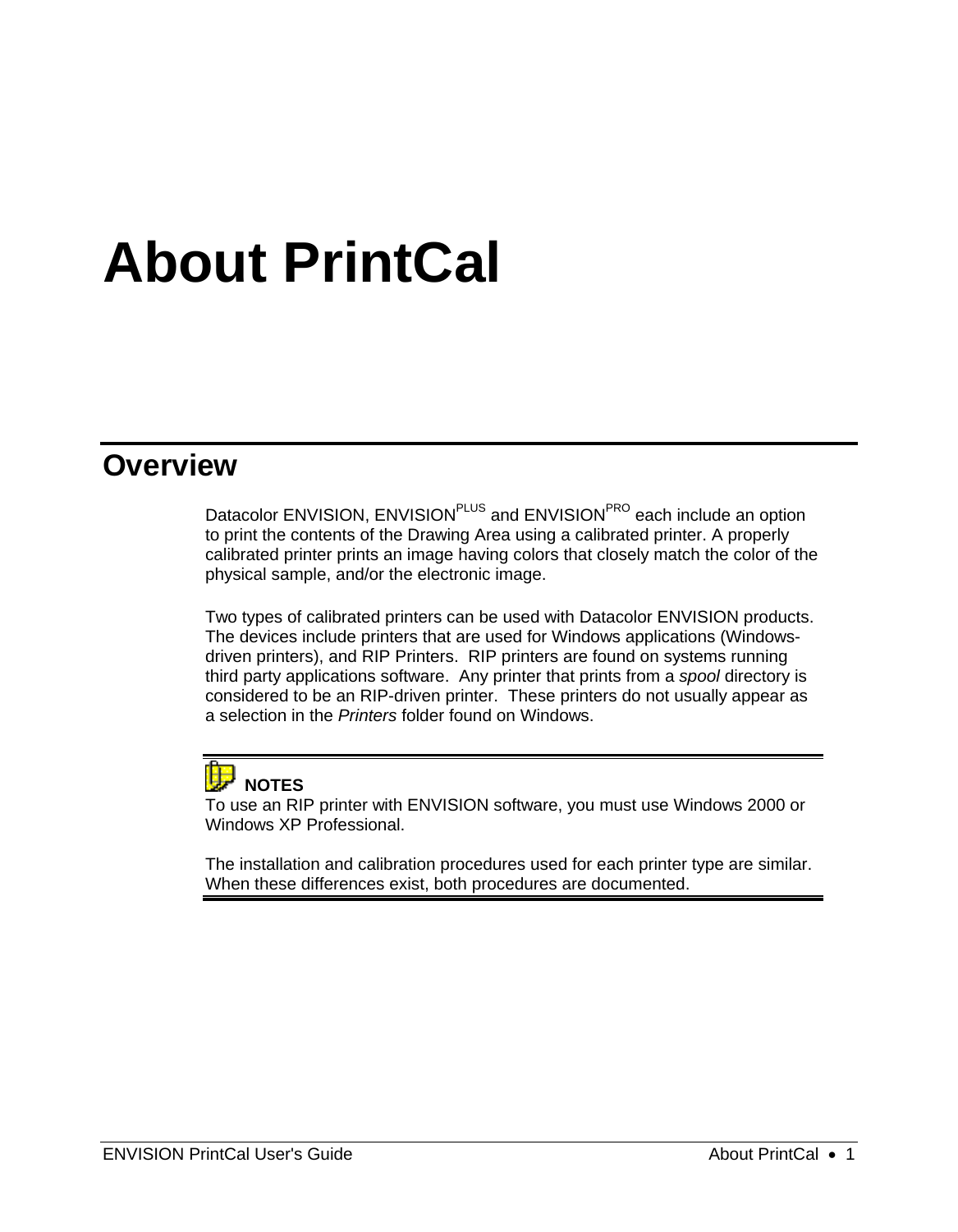The procedure to enable the calibrated printer option is a three-step process:

- 1. **Print the calibration sheets.** Using any Datacolor ENVISION program, the user must print a set of calibration sheets and send these to Datacolor for measurement. In addition to the sheets, you must provide information regarding the layout of the sheets, and the software settings used to generate the prints. This information is stored in an electronic file created when the sheets are printed.
- 2. **Datacolor generates the printer calibration data.** Datacolor will work with the sheets and information provided to generate a profile of the printer. This information is returned to you and transferred to the ENVISION program.
- 3. **Generate a** *qualified* **profile.** Using the profile provided by Datacolor, you will generate a qualified profile for the printer. This information adjusts the profile for use with a specific Illuminant/Observer combination. If you work with several different illuminants, you must generate a qualified profile for each illuminant you use.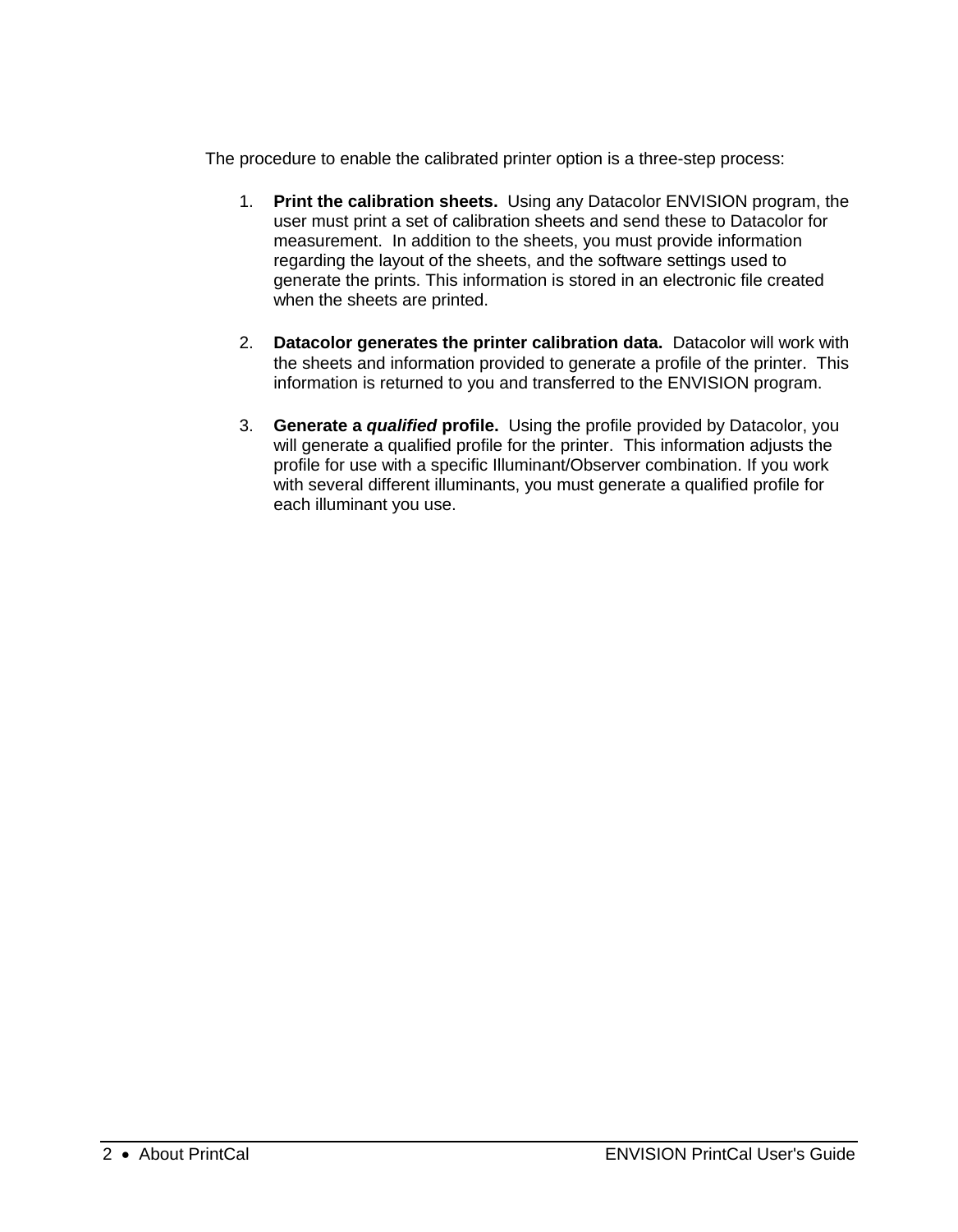# **Printer Installation**

#### **Overview**

To print from Datacolor ENVISION, you must install the printer in Windows and then add the printer to the ENVISION program.

For *both Window and RIP printer types*, at least one printer driver must be recognized by Windows. When a printer driver is installed, it appears in the *Printers* folder. This folder is accessed from the Windows desktop by clicking **Start/Settings/ Printers**. It looks similar to the screen below:

| <b>B</b> Printers                                  |           |               |                |              |                                                |
|----------------------------------------------------|-----------|---------------|----------------|--------------|------------------------------------------------|
| Edit<br>View<br>Help<br>File<br>Favorites<br>Tools |           |               |                |              | m                                              |
| @ Search 名Folders ③   階 堅 ×<br>←Back ▼ ⇒ ▼ 向       |           |               | 国・<br>$\infty$ |              |                                                |
| Address <b>8</b> Printers                          |           |               |                |              | Links <sup>&gt;&gt;</sup><br>$\hat{\alpha}$ Go |
| Name                                               | Documents | <b>Status</b> | Comm.          | Location     | Model                                          |
| Add Printer                                        |           |               |                |              |                                                |
| Adobe PDF                                          | 0         | Ready         |                | My Documents | Adobe PDF Converter                            |
| Microsoft Office Document Image Writer             | n         | Ready         |                |              | Microsoft Office Docum                         |
| SW_HP4050 on DCI-PDC                               | Ω         | Ready         |                |              | HP LaserJet 4050 Serie                         |
| Xerox265 on DCI-PDC                                | 0         | Ready         |                |              | Xerox Document Centre                          |
| Xerox432ST on DCI-PDC                              | 0         | Ready         |                |              | Xerox DC 440/432/425.                          |

#### **IMPORTANT**

**RIP Printers:** The system must have at least one Windows printer installed to activate an RIP printer. You are not required to have this printer attached to the system. Use the instructions below to add a printer driver.

**Windows Printers:** The calibrated printer you are using must appear in this list. If it does not, you must add it using the procedure below.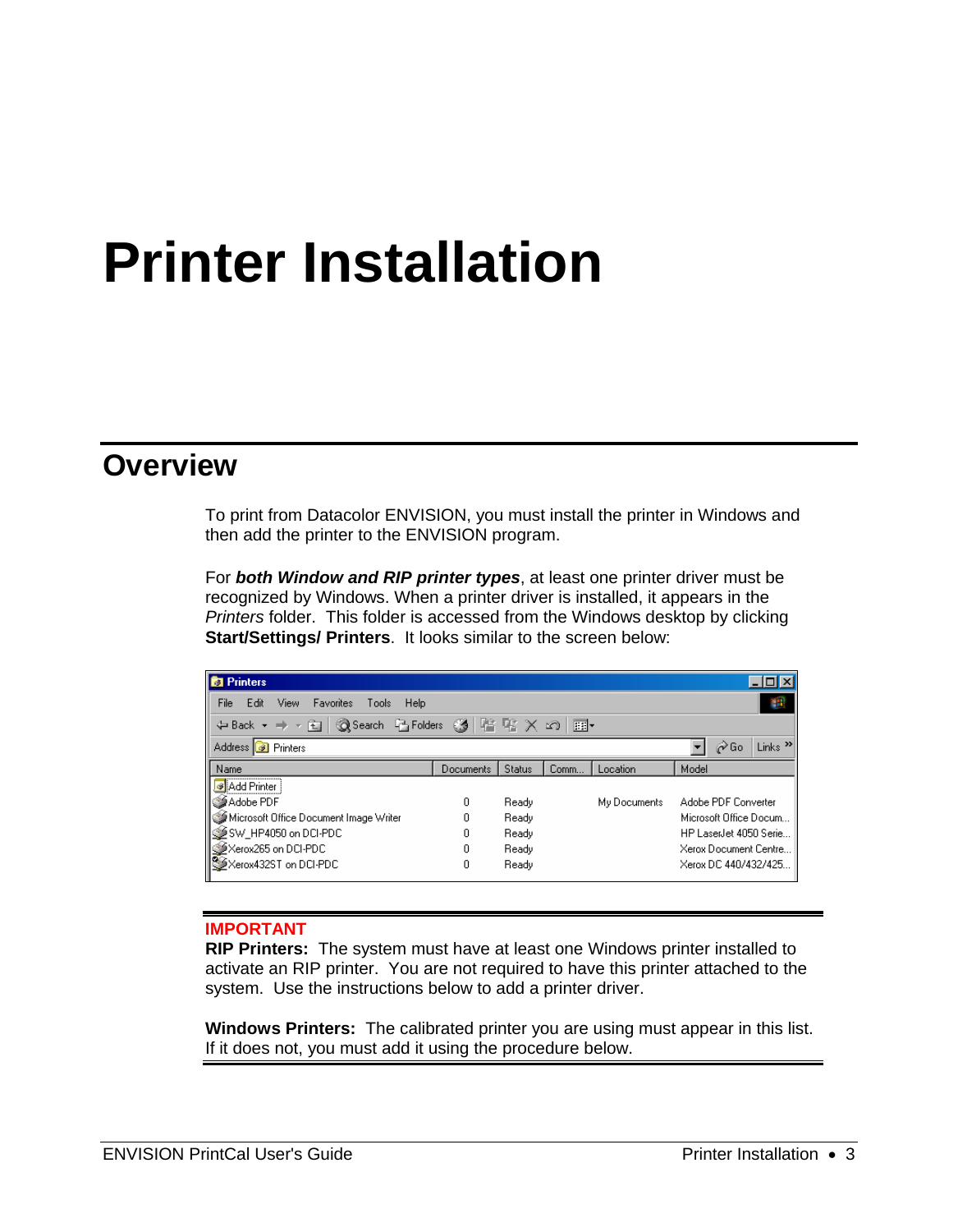To add a printer, do the following:

1. Click on the Windows **Start Menu**. The window below is displayed:



2. Select **Settings/Printer**. A list of the available printers appears:

| <b>B</b> Printers |      |                                             |                  |                         |                         |                          |                     |
|-------------------|------|---------------------------------------------|------------------|-------------------------|-------------------------|--------------------------|---------------------|
| File              | Edit | View                                        | <b>Favorites</b> | Tools                   | Help                    |                          |                     |
|                   |      | ← Back ▼ → 下国   © Search E Folders GHistory |                  |                         |                         | <b>暗電 ×</b>              | $\rightarrow$       |
|                   |      | Address <b>6</b> Printers                   |                  |                         |                         | r≫Go                     | Links $\rightarrow$ |
|                   |      |                                             |                  |                         |                         |                          |                     |
| Add Printer       |      | Acrobat<br>Distiller                        |                  | SW HP4050<br>on DCI-PDC | Xerox265 on<br>DCI-PDC. | Xerox432ST<br>on DCI-PDC |                     |

- 3. For *Windows* printers, you must select the printer driver for the calibrated printer you are adding. Click **Add Printer.** A wizard displays to guide you through the procedure. When you are finished, close the wizard.
- 4. For *RIP* printers, you can select any printer driver. If there are no printers in the folder, click **Add Printer,** and follow the wizard.

You are now ready to configure the ENVISION software for the calibrated printer.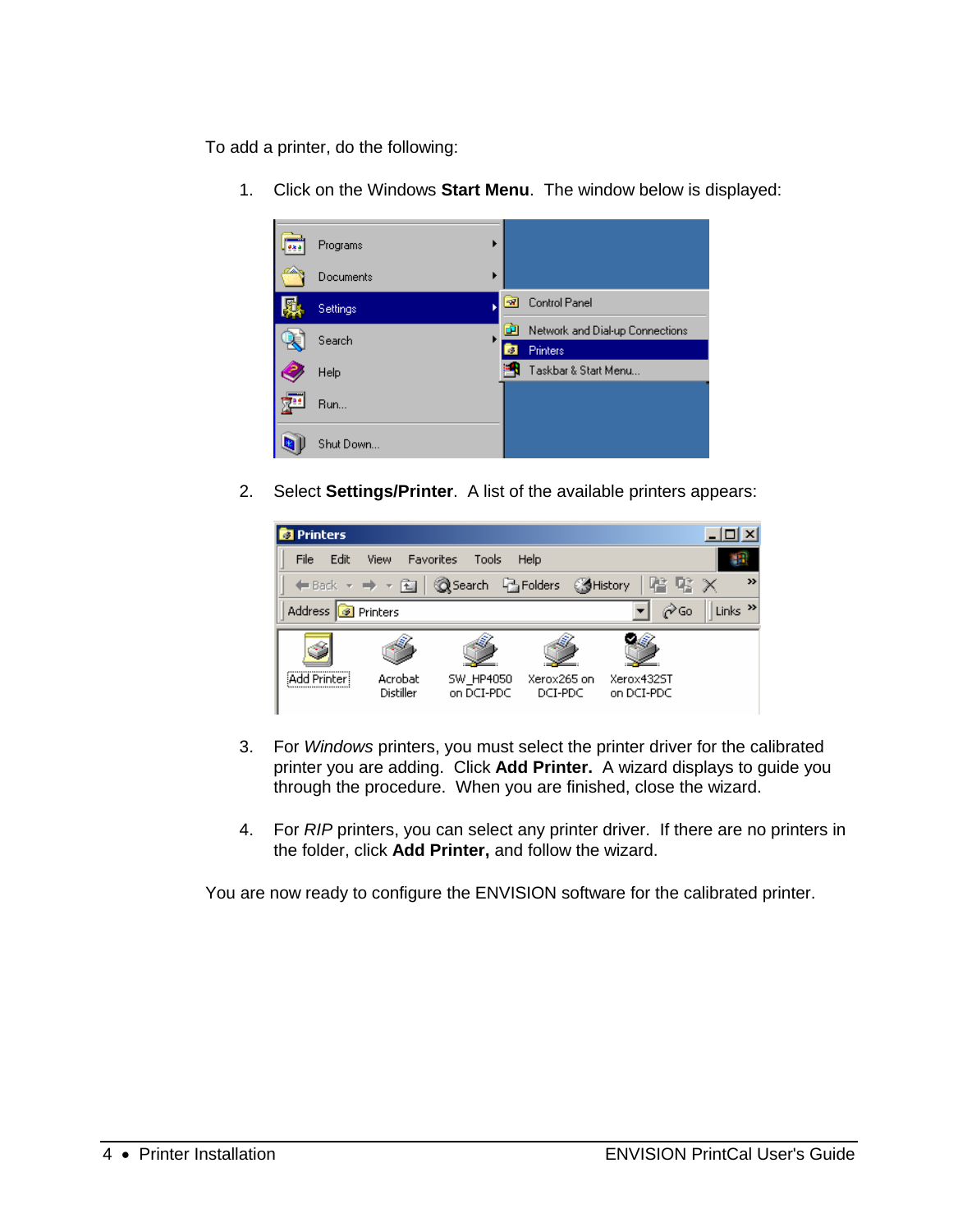## **Printer Configuration**

1. In the ENVISION program, click on **File Menu, Calibration Manager.** A list of device folders (monitors, printers, etc.) is displayed:



- 2. Click on the *Printer* folder to select it. Then click the **Add** button. The Add Printer dialog box displays.
- 3. Follow the steps below for the appropriate printer.
- 4. For *Windows Printers*, do the following:

| <b>Add printer</b>                           |                                                                          | $\overline{\mathbf{x}}$ |
|----------------------------------------------|--------------------------------------------------------------------------|-------------------------|
| How is the printer to be accessed?           |                                                                          |                         |
| C Via windows driver.                        |                                                                          |                         |
| C Via spool file.                            |                                                                          |                         |
| Assign windows printer                       |                                                                          |                         |
| Windows printer:                             | EPSON Stylus Photo 1200                                                  |                         |
| Type:                                        | EPSON Stylus Photo 1200                                                  |                         |
| Where:                                       | \\Coloritedrex2\epson 1200                                               |                         |
| Assigned name:                               | EPSON Stylus Photo 1200                                                  |                         |
| Printer details                              |                                                                          |                         |
| Make:                                        | EPSON                                                                    |                         |
| Model:                                       | Stylus Photo 1200                                                        |                         |
| calibration manager (these can be the same). | Choose a windows printer to use and assign its unique name to use in the |                         |
|                                              | OK<br>Cancel                                                             |                         |

− Click the radio button for **Via windows driver**.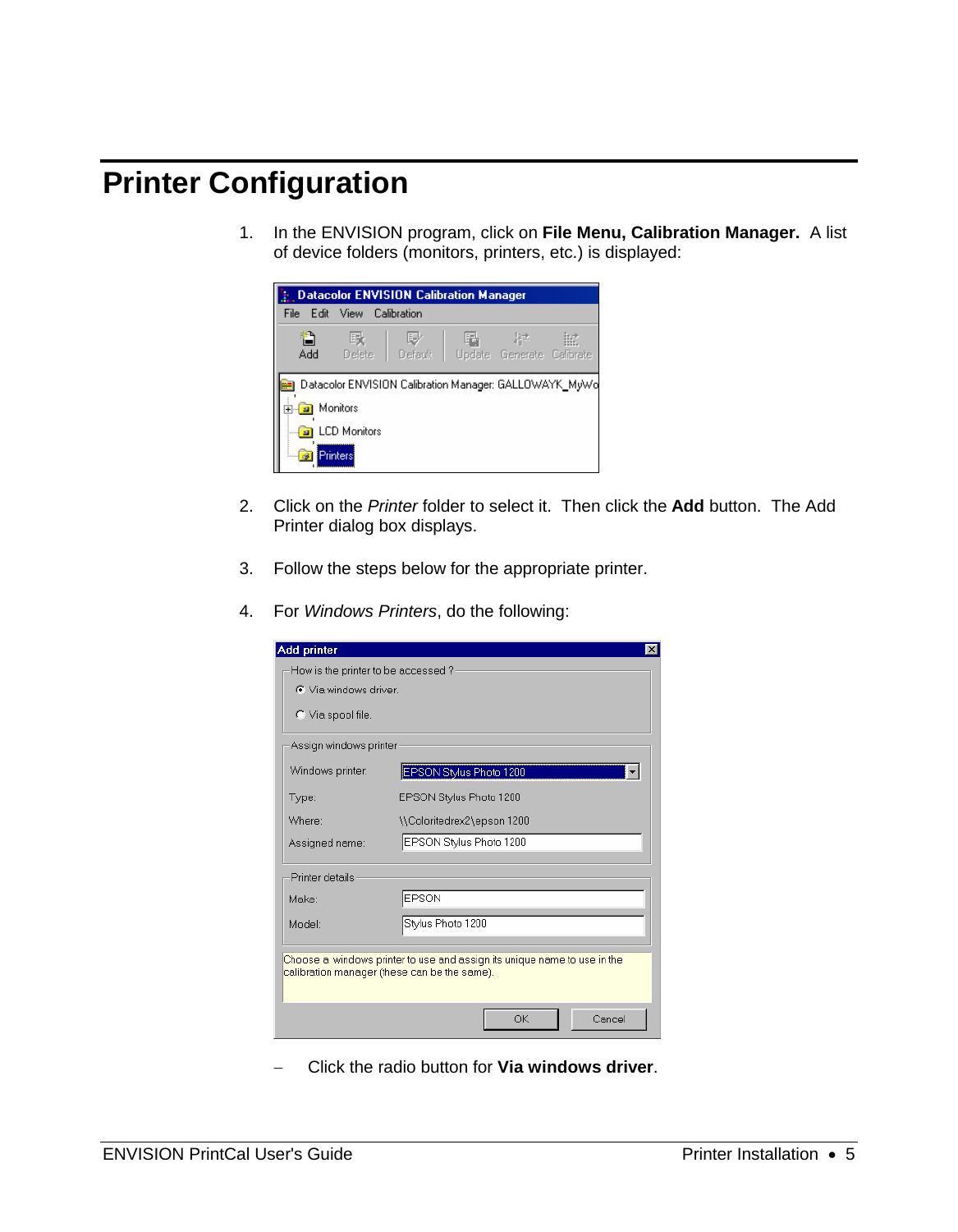- In the *Windows Printer* field, click the drop-down list and select the appropriate printer. The details of the printer will automatically be read from Windows.
- − In the *Assigned name* field, type a name for the printer.
- In the Printer details section, the default information for the selected printer is displayed. Make any applicable changes.
- When all selections/entries are made, click OK to install the printer.
- 5. For *RIP Printers*, do the following:

| <b>Add printer</b>                                           |                                                                                       |  |
|--------------------------------------------------------------|---------------------------------------------------------------------------------------|--|
| How is the printer to be accessed?<br>C. Via windows driver. |                                                                                       |  |
| C Via spool file.                                            |                                                                                       |  |
| Assign spool file                                            |                                                                                       |  |
| Spool folder:                                                | C:\Spool_folders\lris.spool\<br><b>Browse</b>                                         |  |
| Bitmap format:                                               | tif                                                                                   |  |
|                                                              | Tagged Image File Format                                                              |  |
| Assigned name:                                               | Design Team - Iris                                                                    |  |
| Printer details                                              |                                                                                       |  |
| Make:                                                        | lris                                                                                  |  |
| Model:                                                       | Realist                                                                               |  |
| of bitmap to write.                                          | Select or enter the folder for the spool files to be written too, and select the type |  |
|                                                              | OK<br>Cancel                                                                          |  |

- − Click the radio button for **Via spool file**.
- − In the *Spool Folder* field, indicate the location (drive, directory, folder, etc.) where the spool file will be saved.
- − In the *Bitmap Format* field, click the drop-down list arrow, and select the format in which images must be saved to the spool folder*.* This selection is based on the type of image your printer driver accepts. The list includes several standard graphics file formats.
- − In the *Assigned name* field, type a name for the printer.
- − In the *Printer details* section, enter the applicable information for your printer.

The new printer is installed, but it is not calibrated. You must calibrate the printer using the ENVISION software.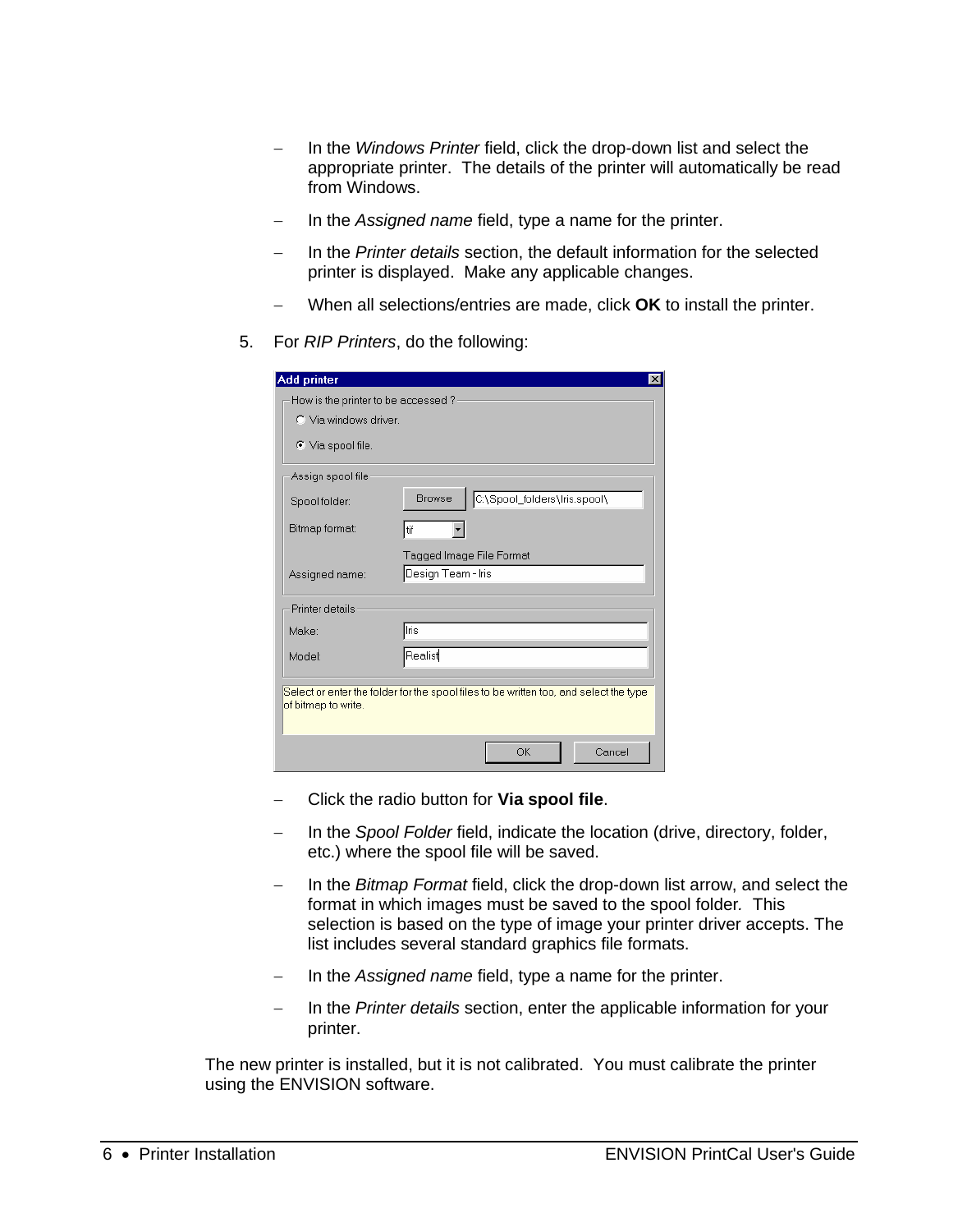# **Printer Calibration**

#### **Overview**

Calibrating the printer optimizes the color agreement between the monitor, the printed image and the physical sample. This section provides detailed instructions for calibrating your printer.



There are some differences in the calibration procedure used for Windows printers and RIP printers. Where these differences exist, both procedures are documented.

## **Calibration Procedure**

1. Click on **File Menu, Calibration Manager**. The printer should be installed and appear in the printer list.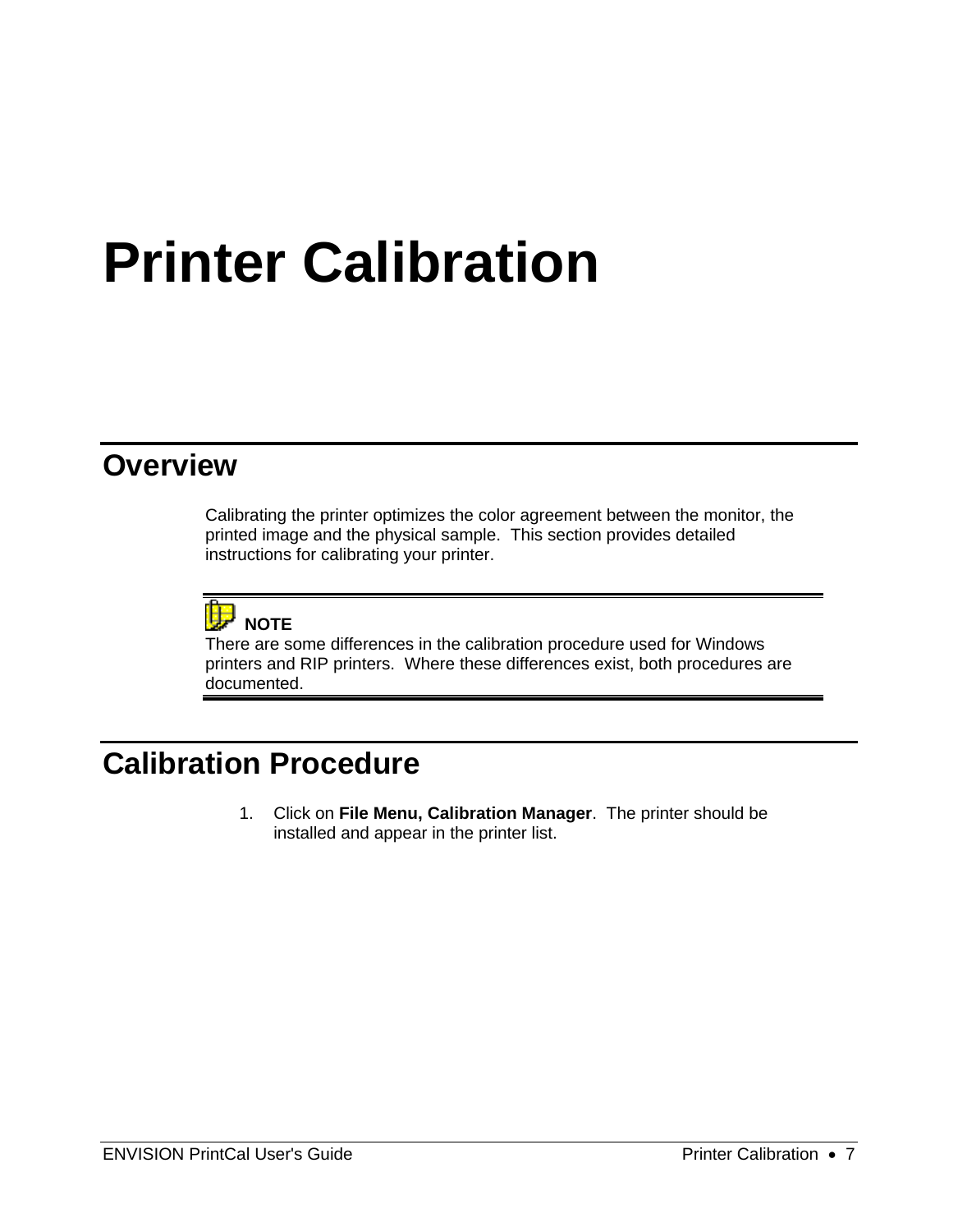

- *2.* Select the printer to be calibrated.
- *3.* Click on **Calibration Menu, Calibrate.** The Printer calibration target sheet maker window opens.

#### **WARNING**

Printer driver properties selected here MUST be identical to those used when printing. If the printer driver properties stored for calibration do not exactly match those used at run time, your prints will not match the intended color!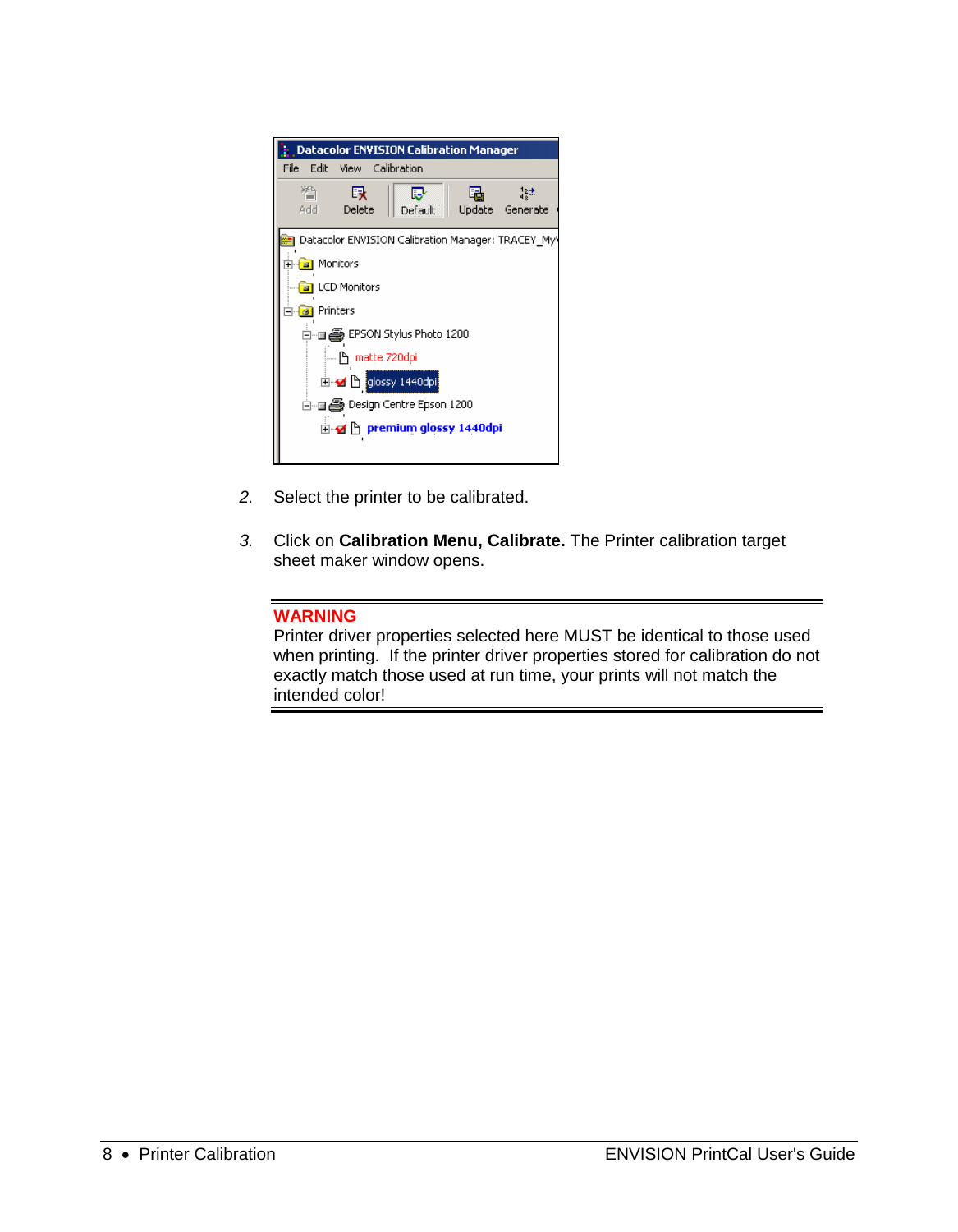6. For *Windows* Printers, do the following:

| Calibrating printer: |                                                            |
|----------------------|------------------------------------------------------------|
| Assigned name:       | <b>EPSON 1200</b>                                          |
| Printer information  |                                                            |
| Name:                | Epson 1200 (thompson)                                      |
| Status:              | Default printer; Ready                                     |
| Type:                | EPSON Stylus Photo 1200                                    |
| Where:               | \\Tthompson\epson                                          |
| Comment              |                                                            |
|                      |                                                            |
| Setup profile:       |                                                            |
| Profile name:        | Epson photo paper<br>El Relaintenzel<br>₩                  |
|                      | sheetidentfer.                                             |
| Profile properties:  | New profile, No properties evailable yet.                  |
|                      | Properties<br>Include paper type and print quality in name |
| Driver properties:   |                                                            |

- − Verify that the correct information appears in the *Calibrating Printer* and *Printer information* fields.
- − **Profile Name.** Enter a profile name The name should enable you to recreate the printer settings, paper, dpi, etc. that were used during calibration, e.g. Epson photo paper 720dpi.



The **Advanced** button opens a window containing advanced options used by ENVISION. Contact your Applications Specialist before making changes to these settings.

**Properties Button.** This option opens another dialog box containing settings for the printer.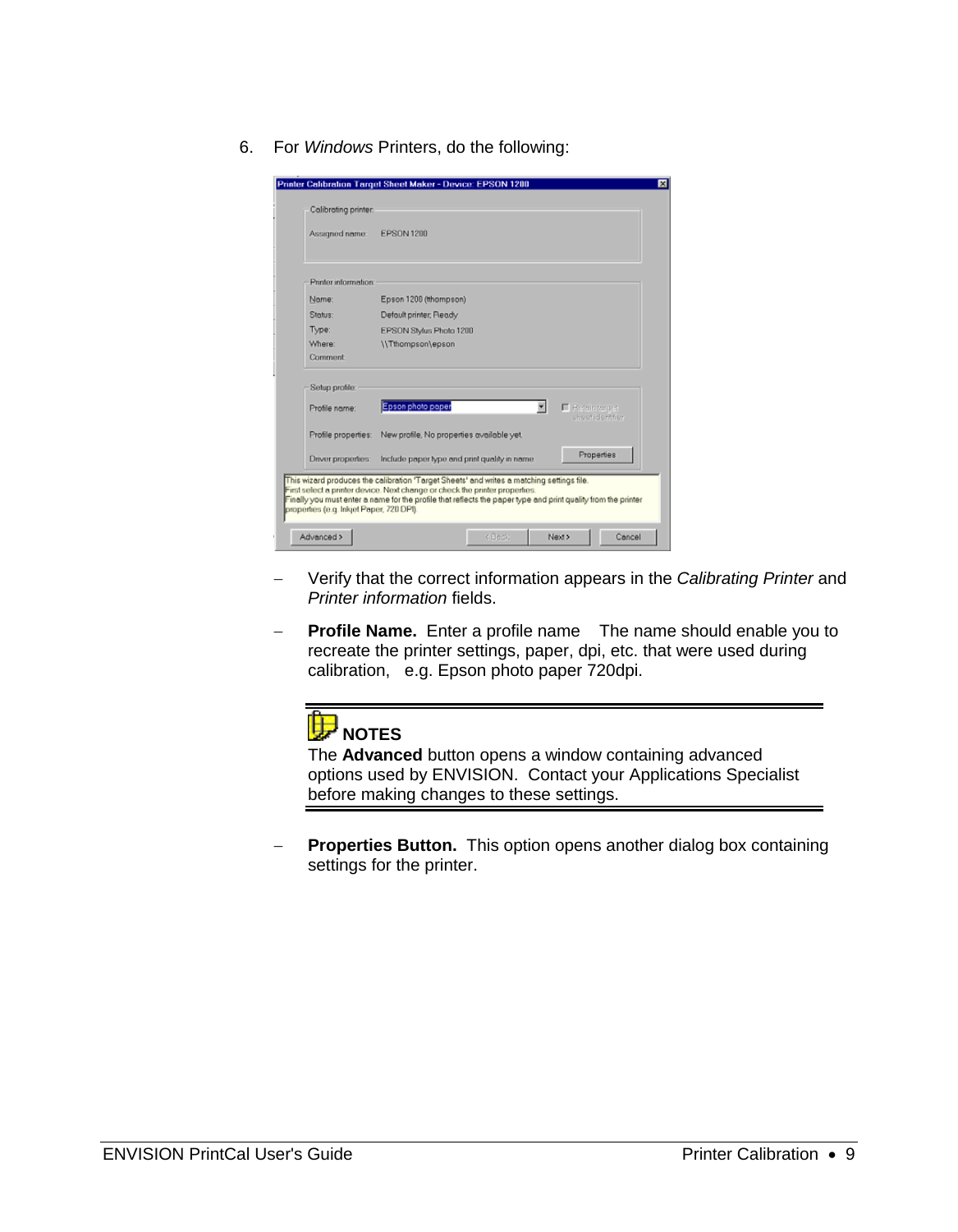| <b>EPSON Stylus Photo 1200 Properties</b>      | ? x  |
|------------------------------------------------|------|
| Gi Main   @ Paper   @ Layout   @ Utility       |      |
| Ink<br>Media Type                              |      |
| C Color<br>Plain paper<br>$\bigcirc$ Black     |      |
| Mode                                           |      |
| C Automatic<br>Quality<br>Speed                |      |
| C Custom<br>Custom Settings<br><b>EPSON</b>    |      |
| Advanced                                       |      |
| <b>Current Settings</b>                        |      |
| ШP<br>Normal<br>Letter<br><b>Fre</b>           |      |
| MicroWeave: On<br>Portrait<br>Œ                |      |
| 曝<br>High Speed: On<br>None                    |      |
| <b>Ich</b><br>No Watermark<br>Color Adjustment |      |
| About<br><b>FPSON</b>                          |      |
| OK<br>Cancel                                   | Help |

These settings are based on the specific printer and paper that you are using. *Refer to the directions provided by the printer and the paper manufacturers when making these selections.* 



To insure the color consistency of a printed image, *you must use the exact settings used for the printer calibration.* If you do not, there will not be good color agreement between the print, the monitor and the physical sample.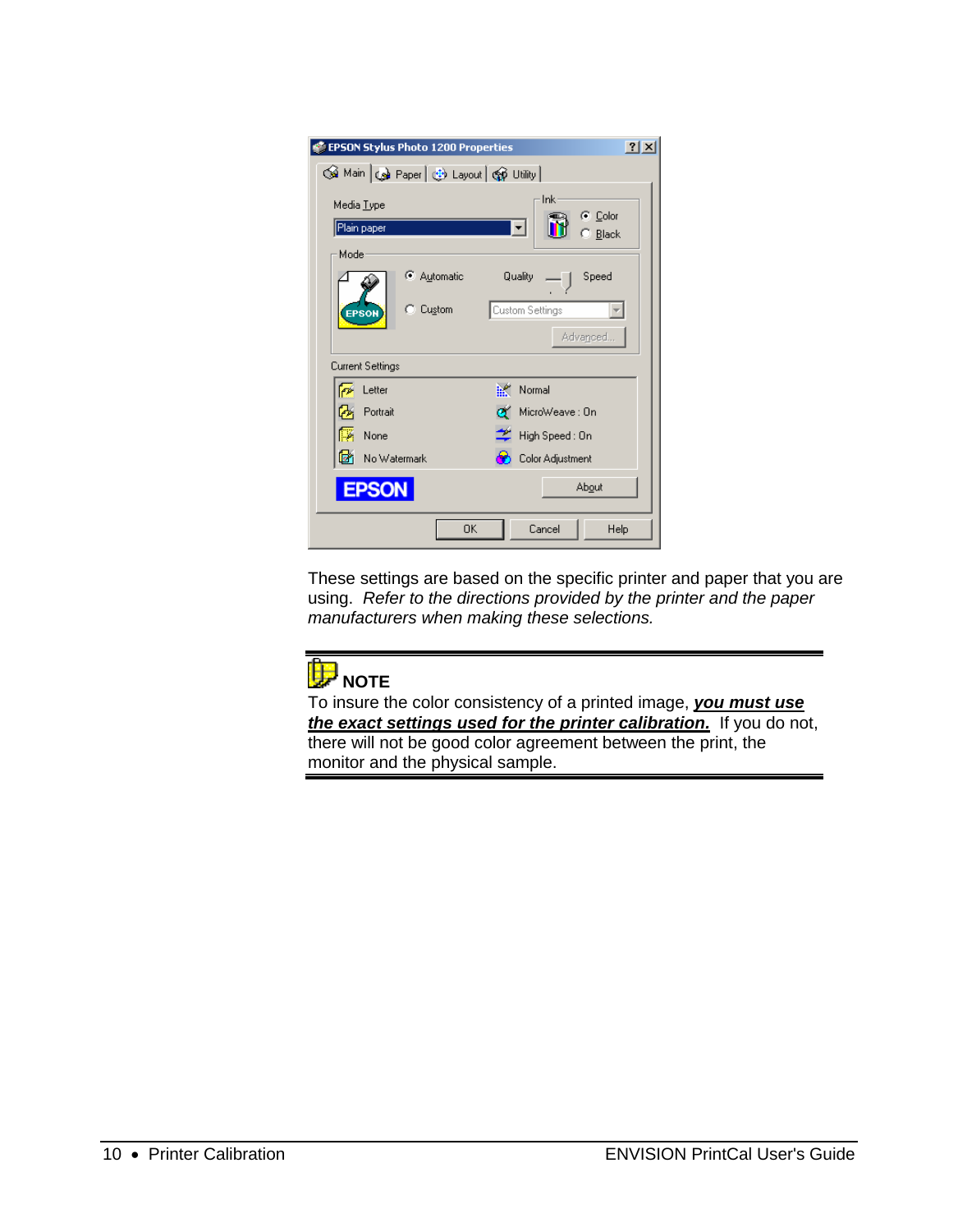7. For RIP Printers, do the following:

| F Betron torget |
|-----------------|
| The etident fer |
|                 |
|                 |
|                 |
|                 |

- − Verify that the correct information appears in the *Calibrating Printer* and *Printer information* fields.
- − In the *Profile Name* field, enter a profile name. The name should enable you to recreate the printer settings, paper, dpi, etc. that were used during calibration - e.g., Epson photo paper 720dpi.



The **Advanced** button opens a window with advanced options used by ENVISION. Contact your Applications Specialist before making changes to these settings.

There is no properties screen available for RIP printers.

8. When you have made all selections, click the **Next** button. The program displays a preview of the calibration sheets that will be printed.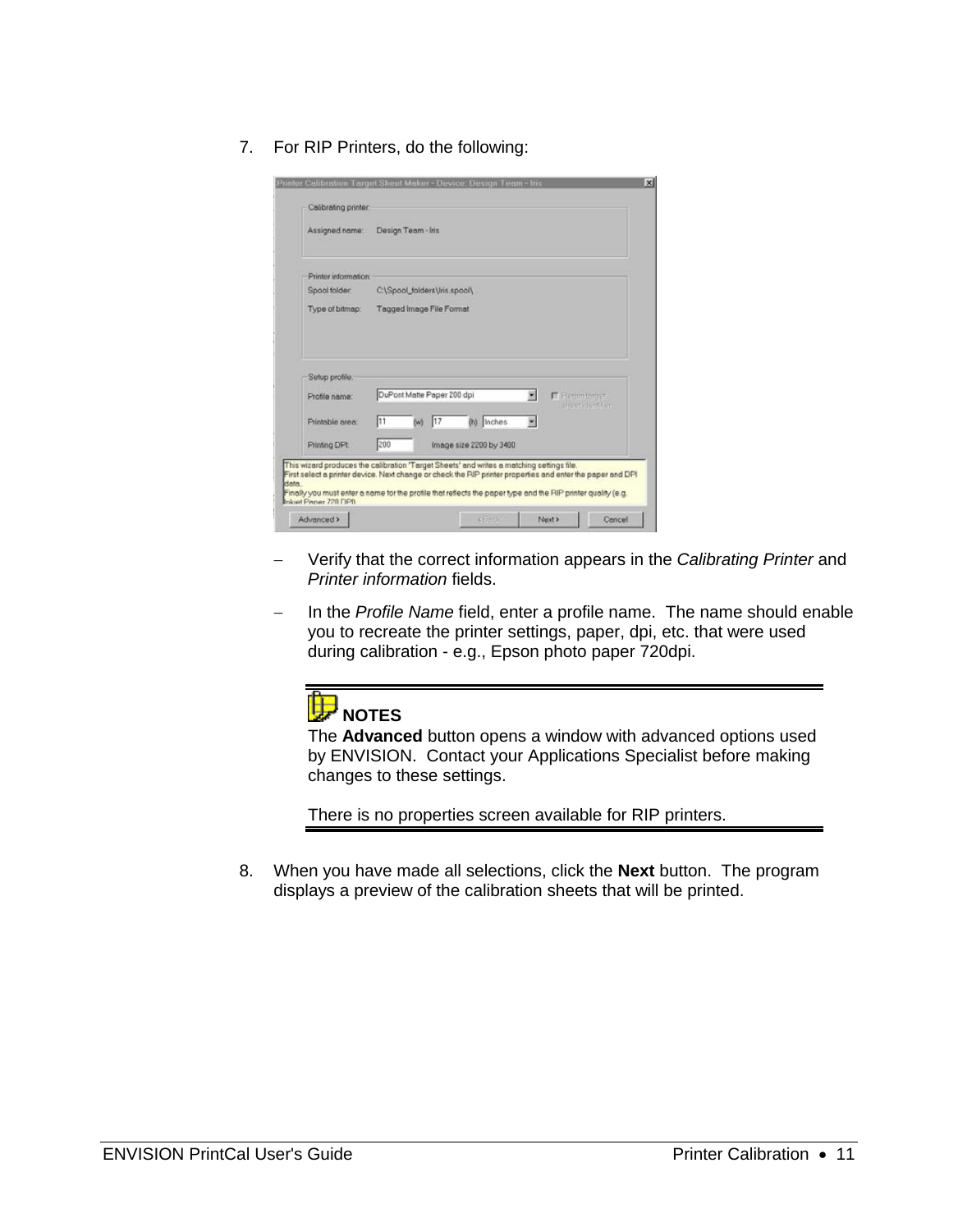| Profile name:                               | Preview:                                                                                                                                                            | Page 1 of 3                                        |       |        |
|---------------------------------------------|---------------------------------------------------------------------------------------------------------------------------------------------------------------------|----------------------------------------------------|-------|--------|
| Epson photo paper                           |                                                                                                                                                                     |                                                    |       |        |
| Number of sets:                             | 3<br>to have seen term and a band and                                                                                                                               |                                                    |       |        |
|                                             | $=$                                                                                                                                                                 |                                                    |       |        |
| Use the back button to change any settings. | To accept all the settings and print the target sheets, click the print button.<br>NOTE: The paper must be alligned correctly and snugly fitted into the feed tray. |                                                    |       |        |
|                                             |                                                                                                                                                                     | <back< td=""><td>Print</td><td>Cancel</td></back<> | Print | Cancel |

- 9. Verify the following:
	- − The correct *paper* is in the printer.
	- − The correct *side* is up.
	- − You have loaded enough paper to complete the job.

You can calculate the number of required sheets by simply multiplying the number of sets by the number of pages in a set. You will need to add one extra sheet for the cover page.

- − In the above example, *3 sets* are selected, and each set contains *3 sheets.*
- 3 <sup>\*</sup> 3 = 9. + 1 cover sheet = 10 sheets required in total.



Multiple sets are always required to eliminate any prints that are not representative of the printer performance.

10. Click the **Print** button to print the calibration sheets.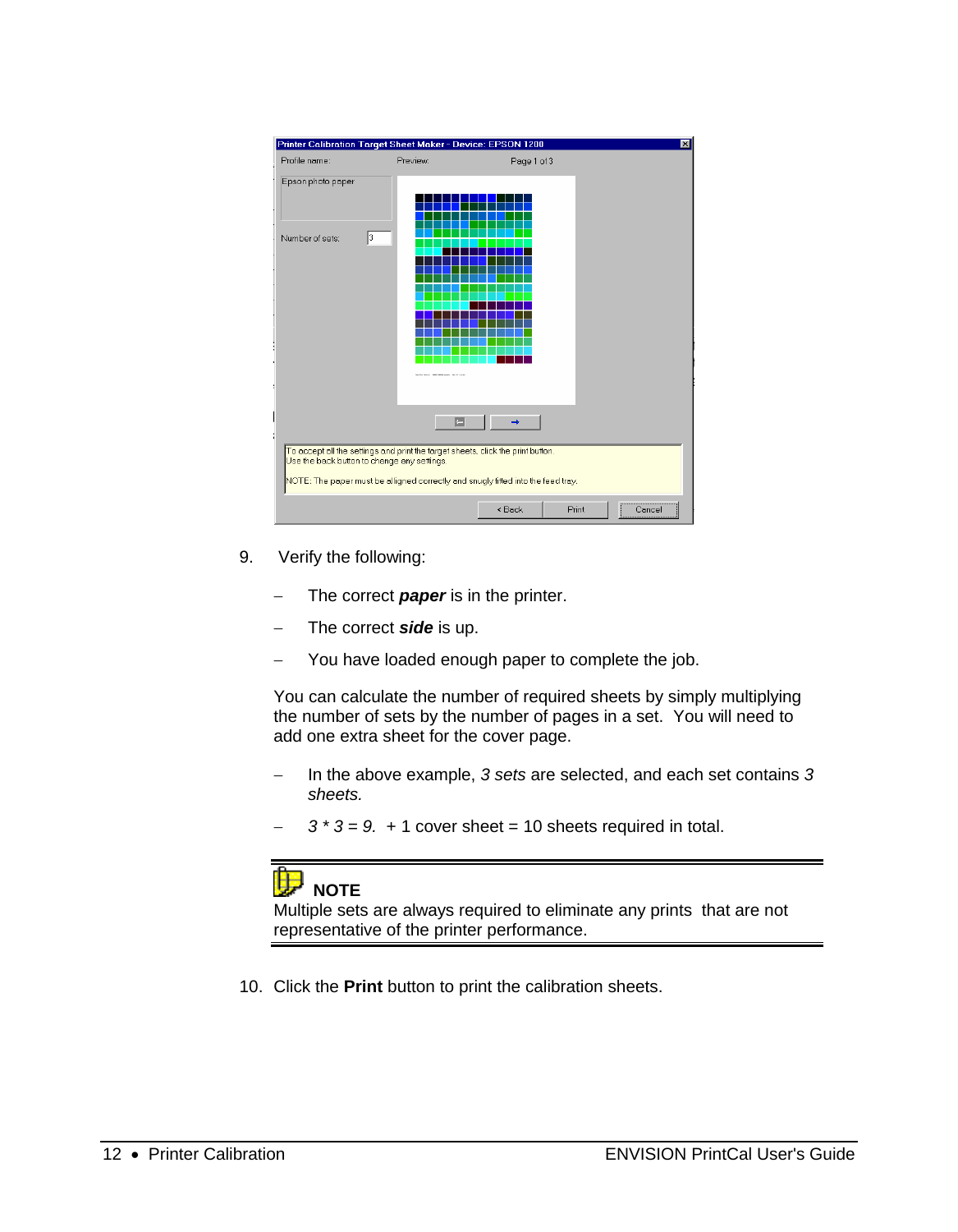11. When the print is complete, you are prompted to save the calibration sheet file.

| G To floppy (a:).<br><b>Brawse</b><br>C To a selected directory.<br>C Do not copy. |
|------------------------------------------------------------------------------------|
|                                                                                    |
|                                                                                    |
|                                                                                    |
|                                                                                    |
|                                                                                    |
|                                                                                    |
|                                                                                    |
|                                                                                    |
|                                                                                    |
|                                                                                    |
|                                                                                    |

- 12. In the *Copy Target Sheet Layout file to* field, click the radio button that indicates where the file should be saved, and then click **OK** to save the file.
- 13. Carefully package the sheets and the diskette/CD containing the printer files.

#### **WARNING**

Be sure to observe any print drying times specified by the paper manufacturer, before packaging.

Be careful not to fold the sheets. They should be packaged in a flat, reinforced envelope.

14. Send the sheets and the data disk to the nearest ENVISION calibration center. Datacolor will return the final calibration data to the address you provide.



You will need multiple profiles to characterize different printers, or different paper or ink selections used with a single printer.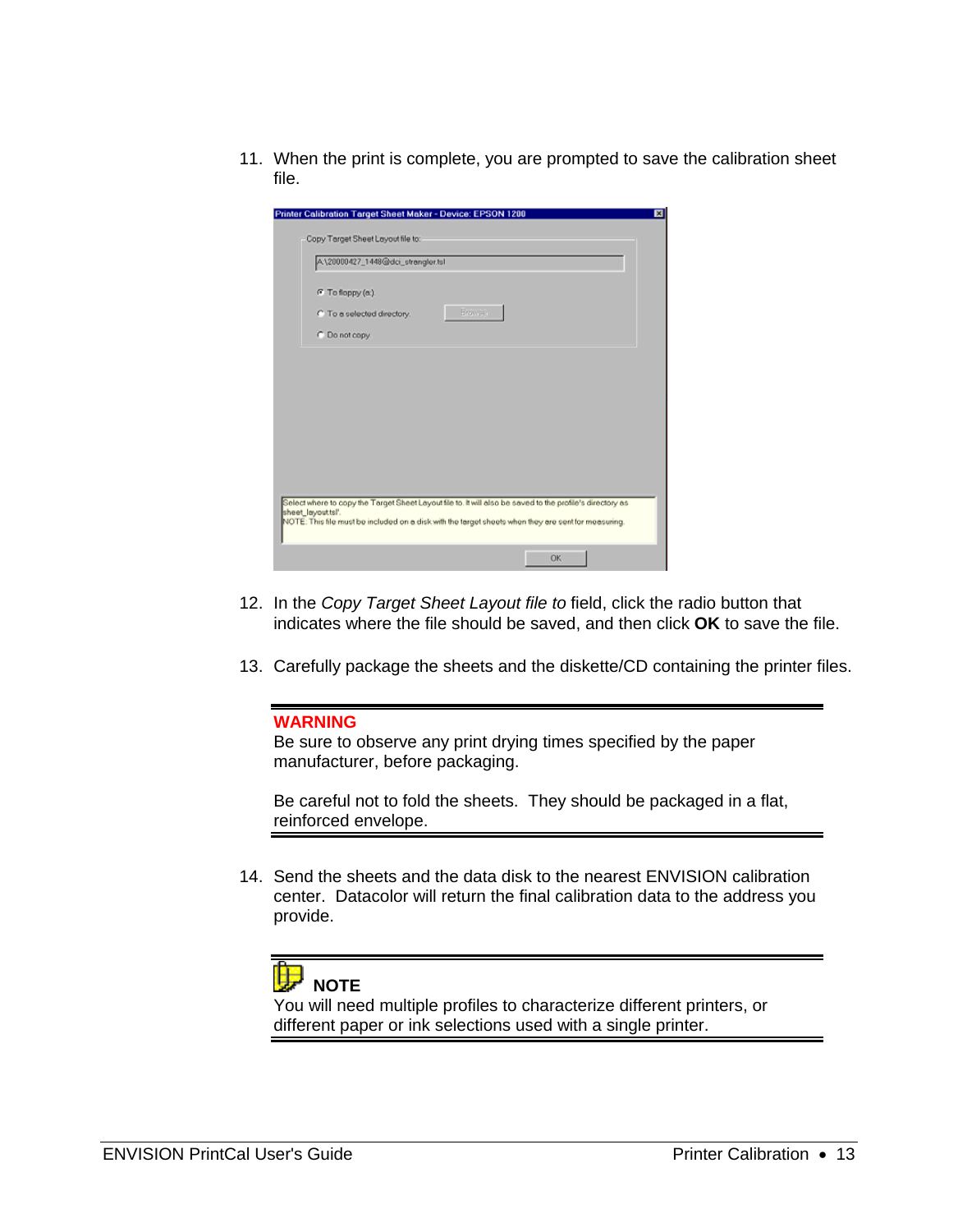### **Printer Calibration Data Installation**

When Datacolor returns your calibration data, you are ready to complete the calibration process for your printer/paper configuration. It will be returned either by email (if you supplied an email address) or by regular mail. The file you receive will have the extension \*.trm.



There are some differences in the procedure used for Windows printers and RIP printers. Where these differences exist, both procedures are documented.

To complete the installation:

1. Place the media in the drive, and click **File Menu, Calibration Manager.**  The Calibration Manager window opens.



- 2. Select the appropriate printer.
- 3. Click the **Update** button on the Calibration Manager toolbar.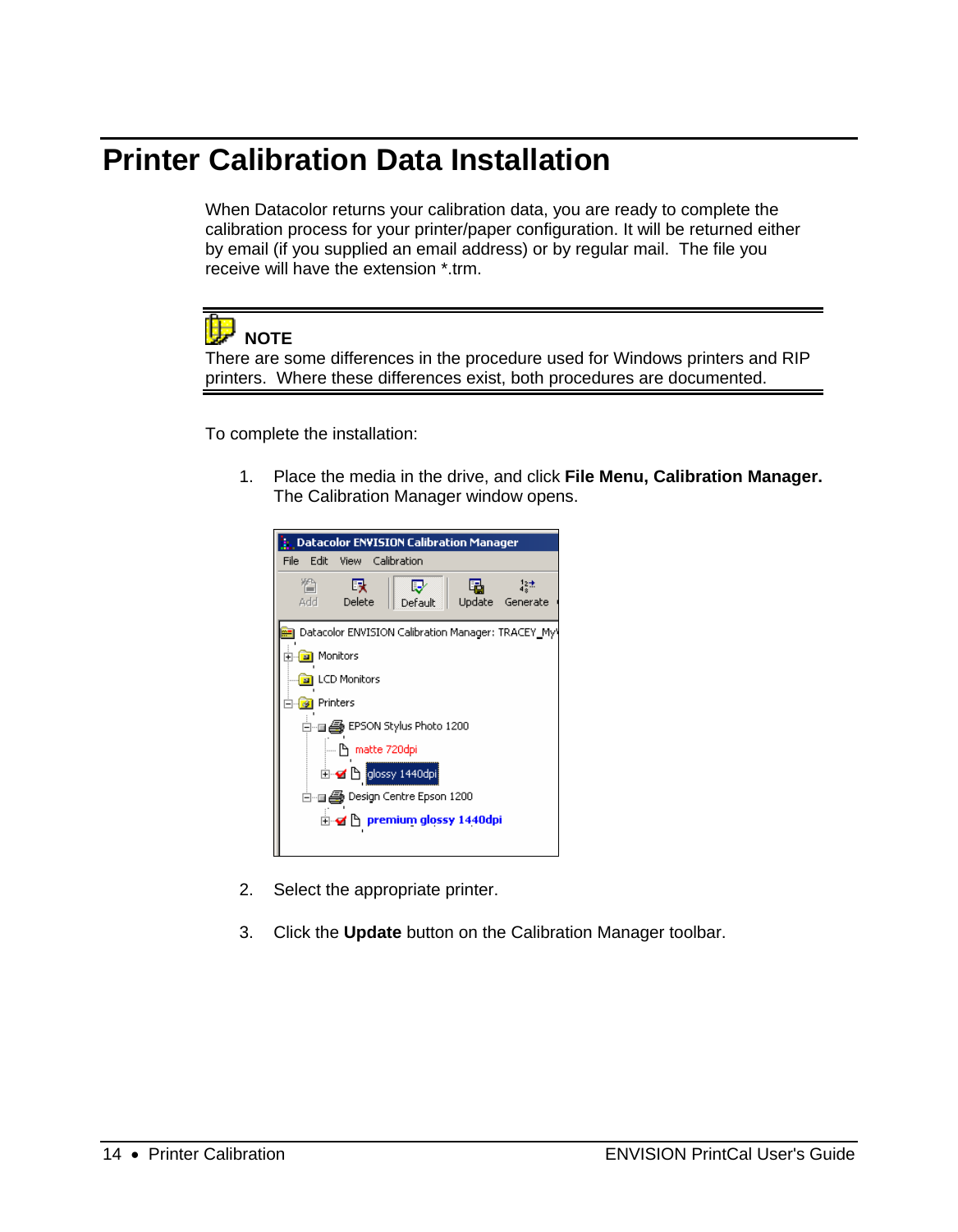The *Select File* dialog box is displayed.

| <b>Open</b>                                                                   |  |
|-------------------------------------------------------------------------------|--|
| ←白春雨•<br>Look in: G My Documents                                              |  |
| depends<br>Visual Studio Projects                                             |  |
| lincoln                                                                       |  |
| My eBooks                                                                     |  |
| My InstallShield DevStudio Projects                                           |  |
| My Music                                                                      |  |
| My Pictures                                                                   |  |
| My Videos                                                                     |  |
| My Virtual Machines                                                           |  |
| MySetups                                                                      |  |
| Visio                                                                         |  |
|                                                                               |  |
| File name:<br>Open<br>l*.trm                                                  |  |
| Cancel<br>Files of type:<br>Select TRM file to automatically update from   \" |  |

4. Browse to the \*.trm file, highlight it and click **Open**. The program installs the calibration information onto the system.



If you have submitted multiple printed sets that represent different paper or ink types, you will receive multiple \*.trm files. You will need to install and calibrate each file.

5. Once you have calibration information for the printer, you can generate profile information for the illuminants and observers used to view the prints. *See Generating Qualified Profiles in this guide for instructions.*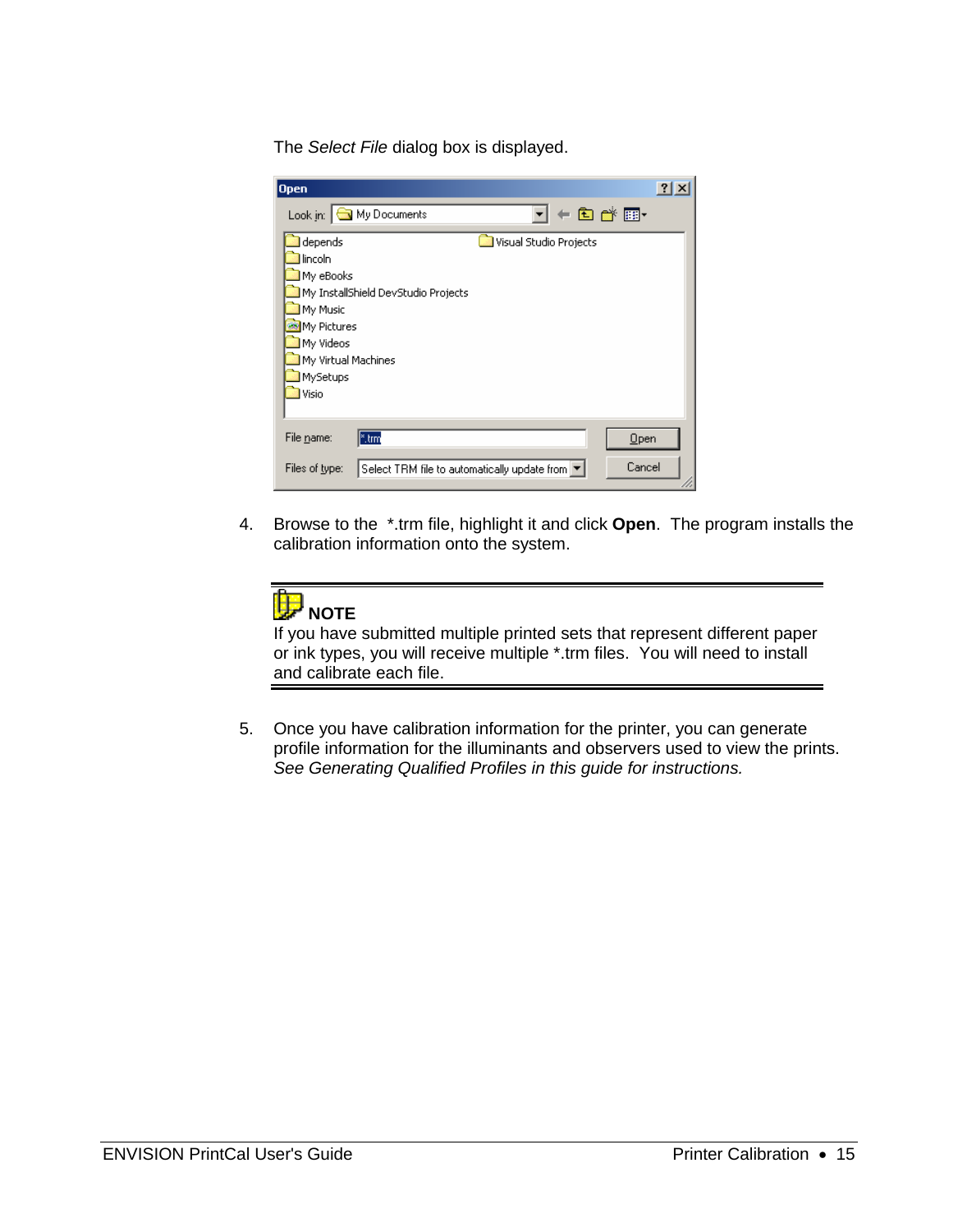*N O T E S*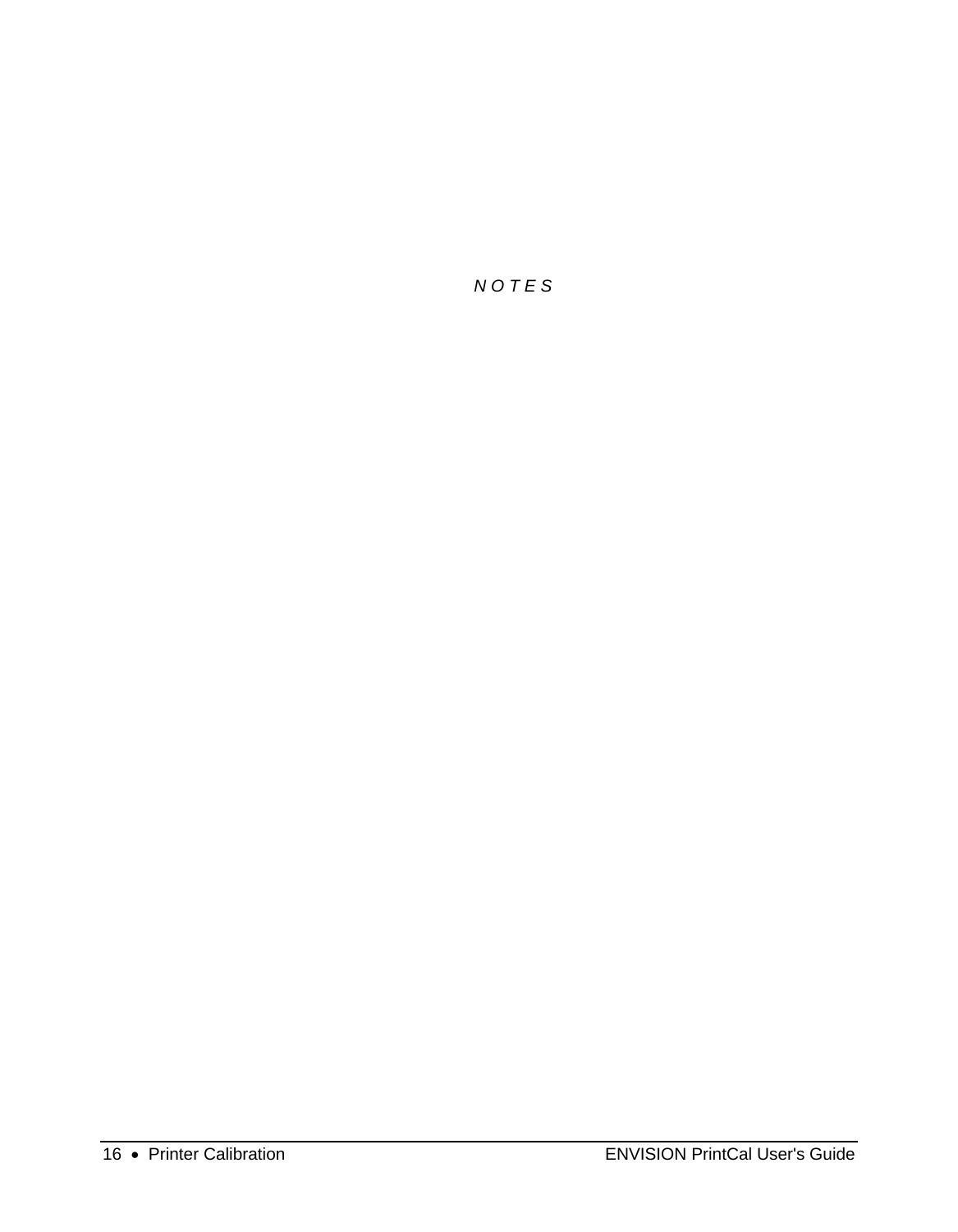# **Qualified Profiles Generation**

#### **Overview**

This section describes how to generate qualified profiles for your printer using the Calibration Manager. This is the last step in the process of preparing a calibrated printer for use with the ENVISION program.

### **What is a Qualified Profile?**

A device can have many profiles. In the case of a printer, a profile is a collection of information about the printer that is specific to the following conditions:

- The inks used
- The paper type used
- The printer settings used

A profile is used to optimize the performance of the printer for a specific set of printing conditions. When any of these selections change, you will need to generate a new printer profile. A "qualified" profile is generated by applying specific Illuminant/Observer data to the profile. You will need to generate qualified profiles for each Illuminant/Observer combination you will be using.

#### **NOTE**

This procedure is the same for both Windows and RIP printers.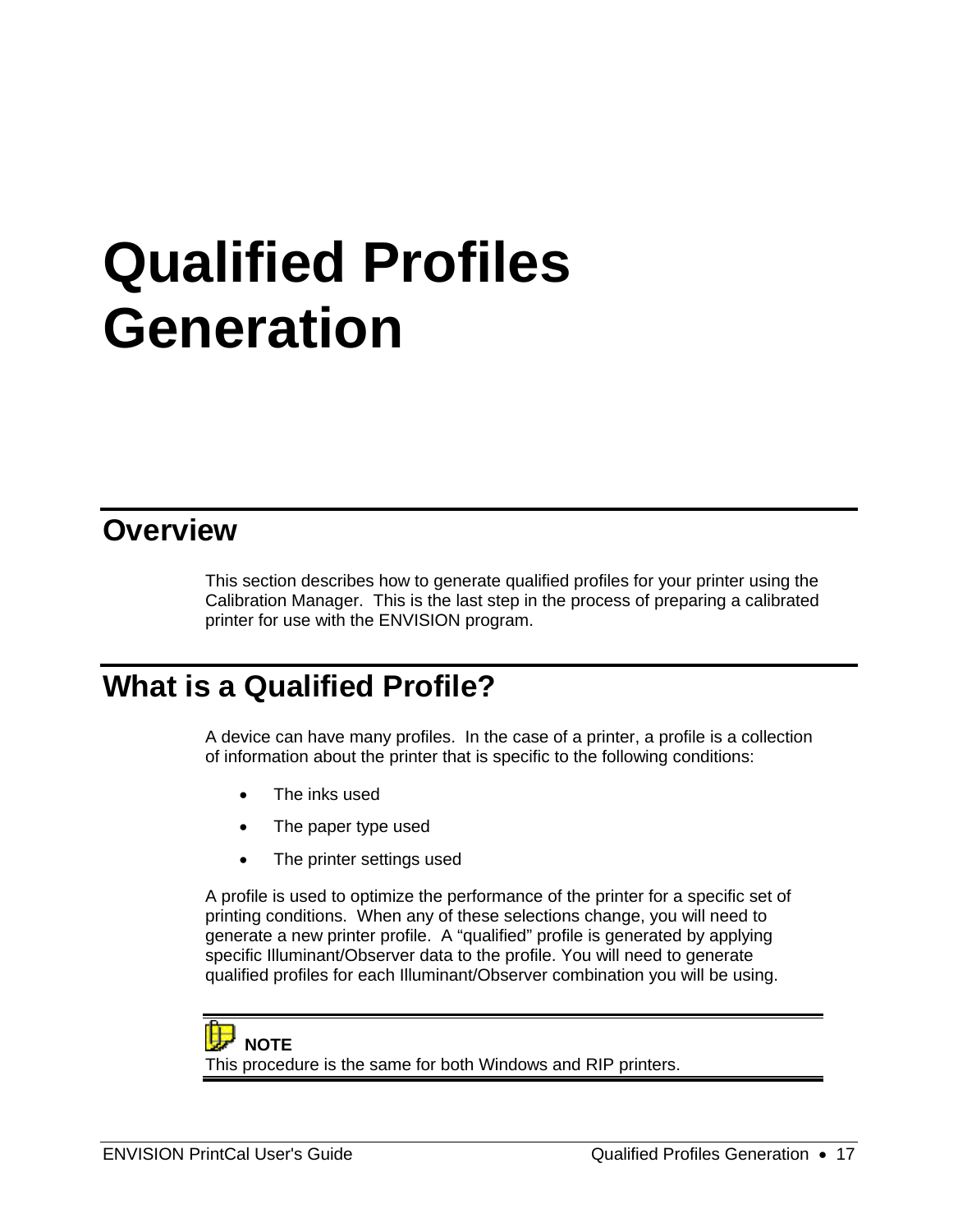1. Click on **File Menu, Calibration Manager** and select a profile that has previously been calibrated.



2. Click the **Generate** button on the toolbar. A qualified profile is required for each Illuminant/Observer combination you use to view your print:

|                           | 2 Degree | 10 Degree |
|---------------------------|----------|-----------|
| D65                       |          |           |
| F11 TL84                  | Ξ        | ω         |
| А                         | ⊟        |           |
| F02 Cool White            |          |           |
| Horizon                   | Пł       |           |
| D50                       | ⊞        |           |
| Cabinet VeriVide D65      | ø        |           |
| Cabinet VeriVide F11 TL84 |          |           |
| Cabinet VeriVide A        |          |           |
| Ultralume 3000            |          |           |

3. Make the appropriate selection for the Illuminant and Observer options, and click **OK**.



This procedure is repeated for each illuminant condition you use.

Qualified profiles for additional Illuminant/Observer combinations can be added at any time.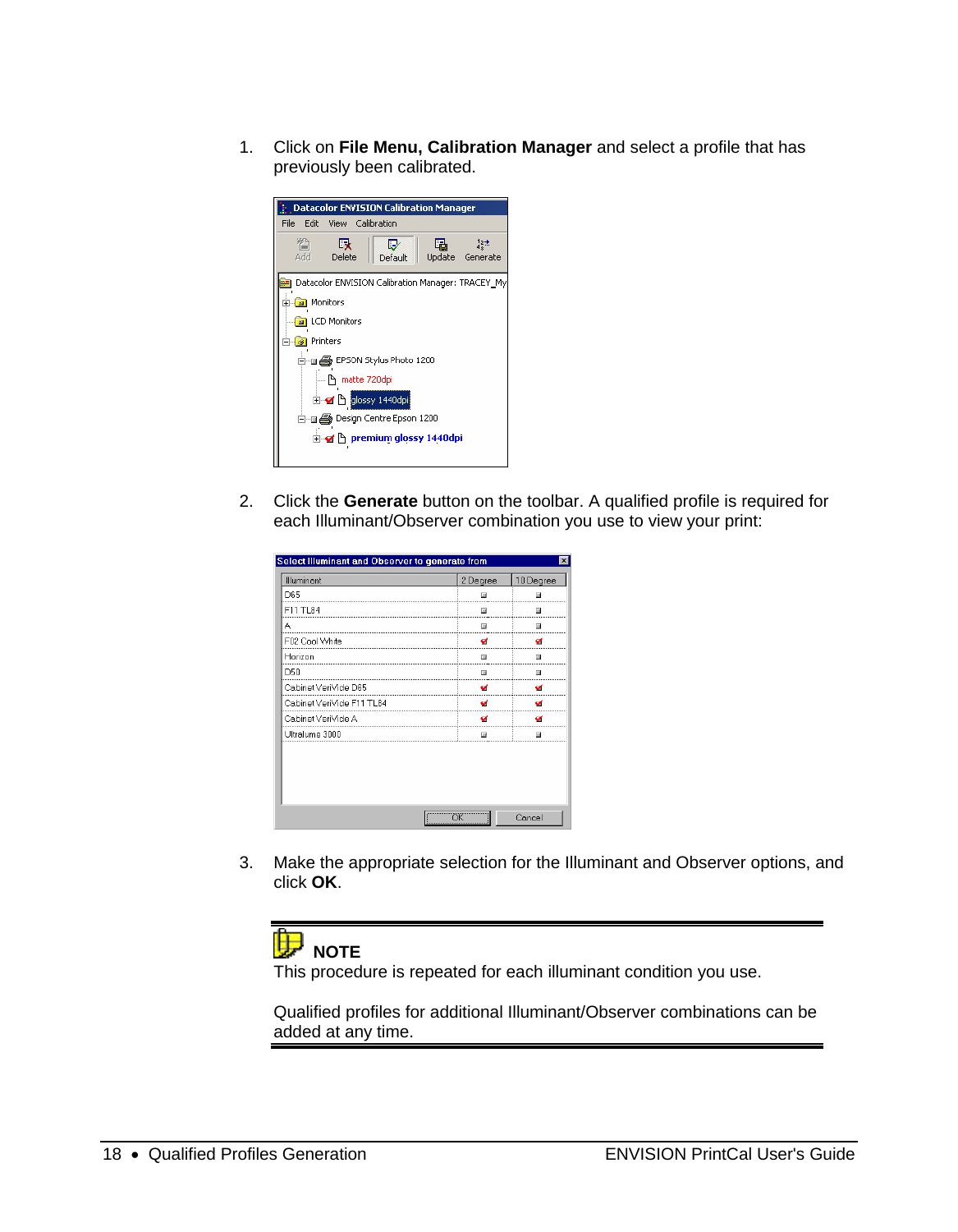### <span id="page-24-0"></span>**Printing With a Calibrated Printer**

After you have generated a qualified profile, you are ready to print the images displayed in the ENVISION Drawing Area.



There are some differences in the procedure used for Windows printers and RIP printers. Where these differences exist, both procedures are documented.

1. Click on **File Menu, Open** to select an image or environment file to be printed.



- 2. Verify that the illuminant selection is correct.
	- ENVISION BASIC users, check the title bar for the Illuminant condition.

Oatacolor ENVISION : Displaying D65 2 Degree, Default Background Colour, Environment Selected File View Display Environment Monitor Colour Conditions About

ENVISION PLUS/PRO users, press the space bar to display the information panel window.

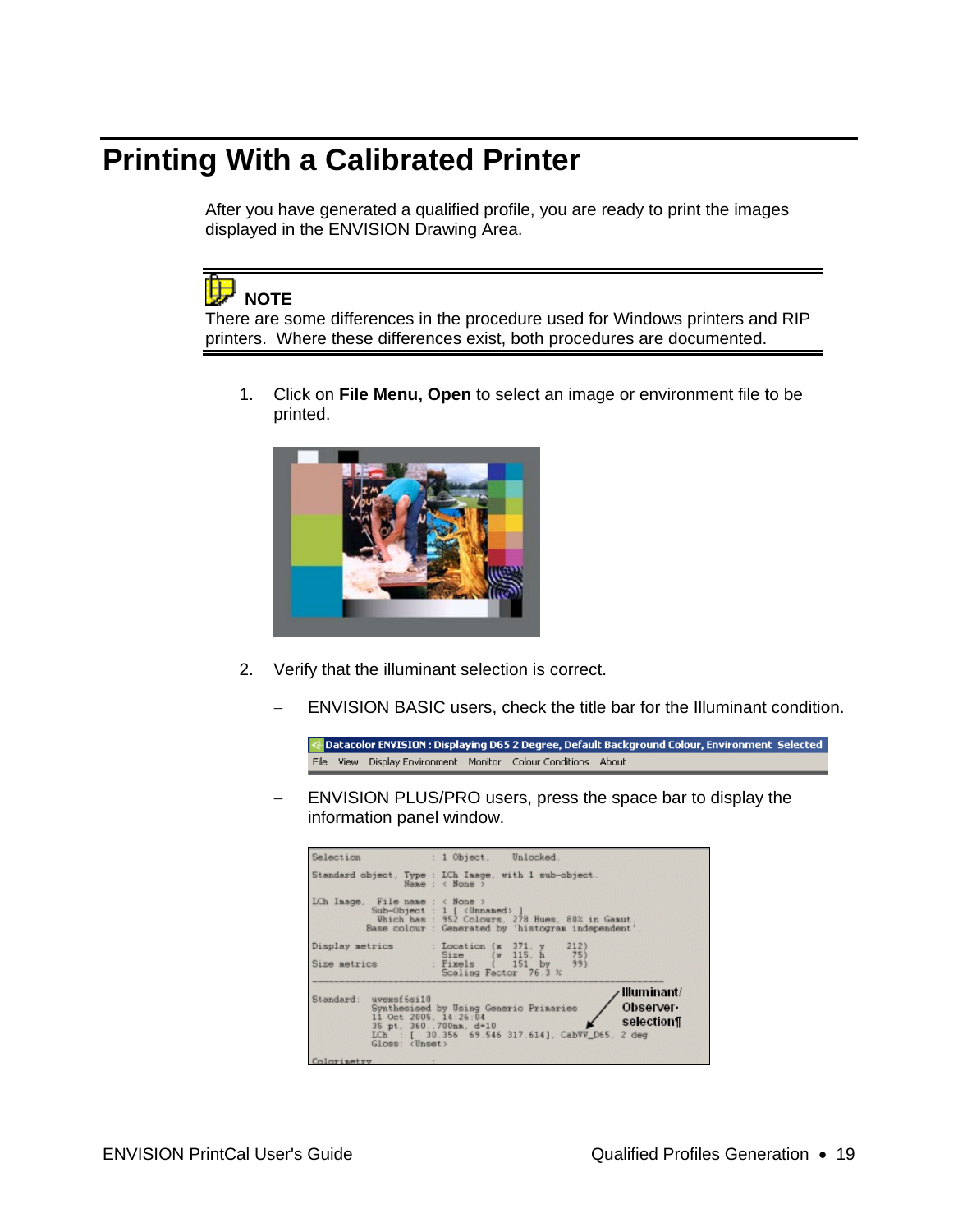- 3. Click **File Menu**, **Print.** The Calibration Manager, Preprint dialog box displays:
- 4. For *Windows* Printers, do the following:

| <b>Calibration Manager Pre-Print</b> |                                                           |        |                   |             |
|--------------------------------------|-----------------------------------------------------------|--------|-------------------|-------------|
| Printer                              |                                                           |        |                   |             |
| Assigned name:                       | EPSON 1200                                                |        |                   | Default     |
| Windows printer:                     | Epson 1200 (tthompson)                                    |        |                   |             |
| Status:                              | Default printer; Ready                                    |        |                   |             |
| Type:                                | EPSON Stylus Photo 1200                                   |        |                   |             |
| Where:                               | \\Tthompson\epson                                         |        |                   |             |
| Comment                              |                                                           |        |                   |             |
| Print using                          |                                                           |        |                   |             |
| Profile:                             | premium photo paper at PQ glossy film                     |        |                   |             |
|                                      | Profile properties: No properties available yet.          |        |                   |             |
|                                      | Driver properties: Change so they match the profile name. |        |                   | Properties  |
| Qualified profile:                   | Found. Cabinet VeriVide D65 2 Degree.                     |        |                   | Re-generate |
| Show                                 |                                                           | Copies |                   |             |
| □ Only selected objects              |                                                           |        | Number of copies: | I1          |
| $\Gamma$ All text in black           |                                                           |        |                   |             |
| $\nabla$ Include footer information  |                                                           |        |                   |             |
| Preview                              |                                                           |        | Print             | Cancel      |

- − In the *Assigned Name* field, verify that the correct printer is selected. To change the selection, click the drop-down list arrow, and select the correct printer.
- In the *Profile* field, verify that the profile selected matches the paper and settings to be used.
- − Click the **Properties** button to reset the printer properties to those used when the selected profile was calibrated.

**IMPORTANT!!**  You must use the same settings used for the printer calibration.

- − For the *Qualified Profile* selection, a qualified profile matching the Illuminant/Observer combination selected should appear. *See also Generating a Qualified Profile in this guide for information on this step.*
- − Click the **Re-generate** button only if the qualified profile is corrupted. When selected, it re-generates the qualified profile for the Illuminant/ Observer combination selected.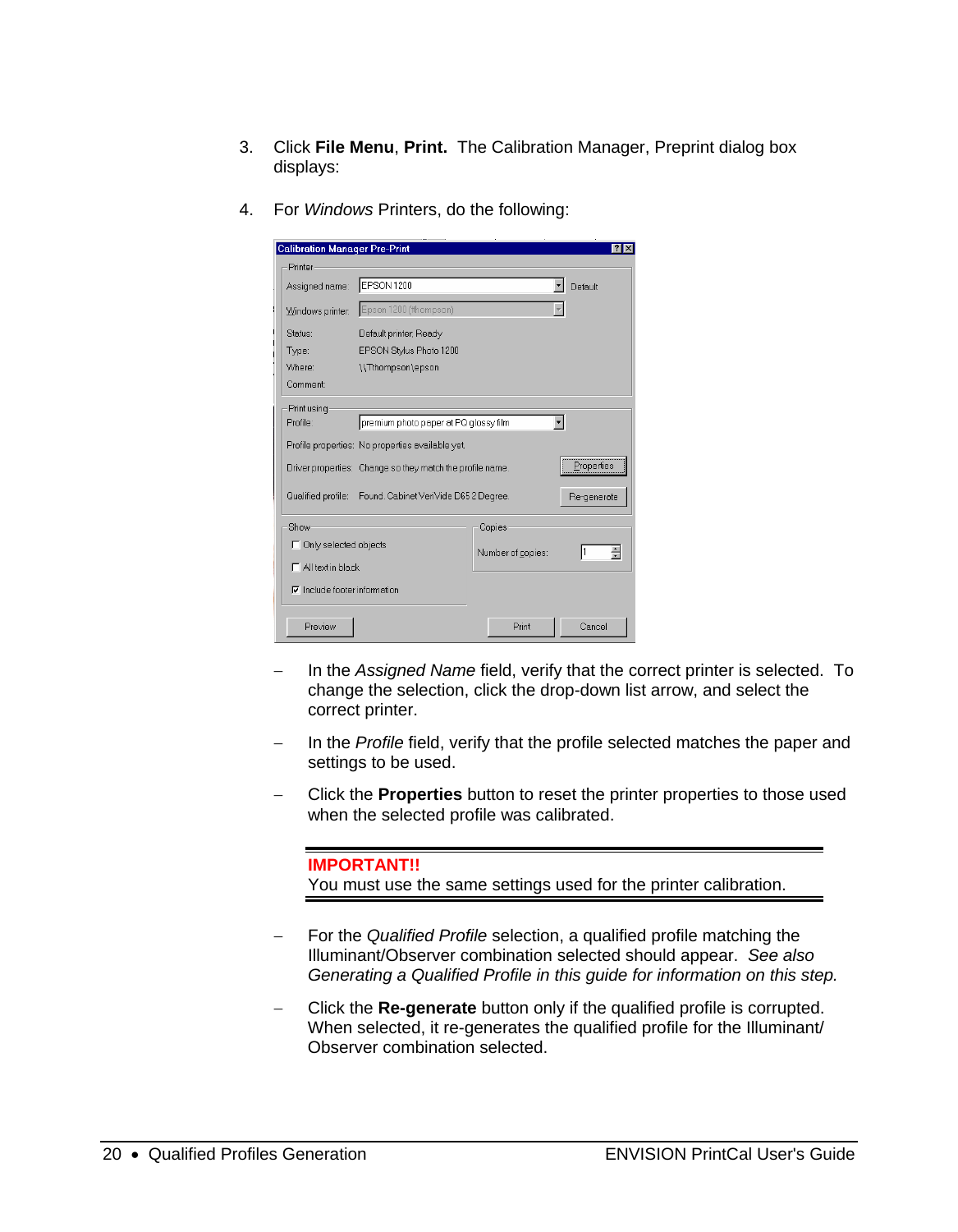− In the *Show* section, make your selection based upon the following:

**Only Selected Objects.** Prints only the objects which have been selected in the drawing area.

**All text in black.** All text in the objects is printed in black, regardless of the color assigned to it.

**Include Footer information.** Prints the footer information on the copy. This information is very useful when troubleshooting printing problems.

- For the *Number of copies* field, indicate the the number of copies to be printed.
- 5. For RIP Printers, do the following:

| <b>Calibration Manager Pre-Print</b> |                                                          |                   |             |
|--------------------------------------|----------------------------------------------------------|-------------------|-------------|
| Printer                              |                                                          |                   |             |
| Assigned name:                       | Design Team - Iris                                       |                   |             |
| Spool folder:                        | C:\Spool_folders\lris.spool\                             |                   |             |
| Bitmap format:                       | Tagged Image File Format                                 |                   |             |
|                                      |                                                          |                   |             |
|                                      |                                                          |                   |             |
| Print using                          |                                                          |                   |             |
| Profile:                             | DuPont Matte Paper 200 dpi                               |                   |             |
| Paper size:                          | 9.0 by 11.0 inches 200 DPI.                              |                   |             |
| Driver properties:                   |                                                          |                   |             |
|                                      | Qualified profile: Found. Cabinet VeriVide D65 2 Degree. |                   | Re-generate |
| Show                                 |                                                          | Copies            |             |
| Only selected objects                |                                                          | Number of copies: | I1          |
| $\Gamma$ All text in black           |                                                          |                   |             |
| $\nabla$ Include footer information  |                                                          |                   |             |
| Preview                              |                                                          | Print             | Cancel      |

- − In the *Assigned Name* field, verify that the correct printer is selected. To change the selection, click the drop-down list arrow, and select the correct printer.
- In the *Profile* field, verify that the profile selected matches the paper and settings to be used.
- − For the *Qualified Profile* selection, a qualified profile matching the Illuminant/Observer combination selected should appear. *See also Generating a Qualified Profile in this guide for information on this step.*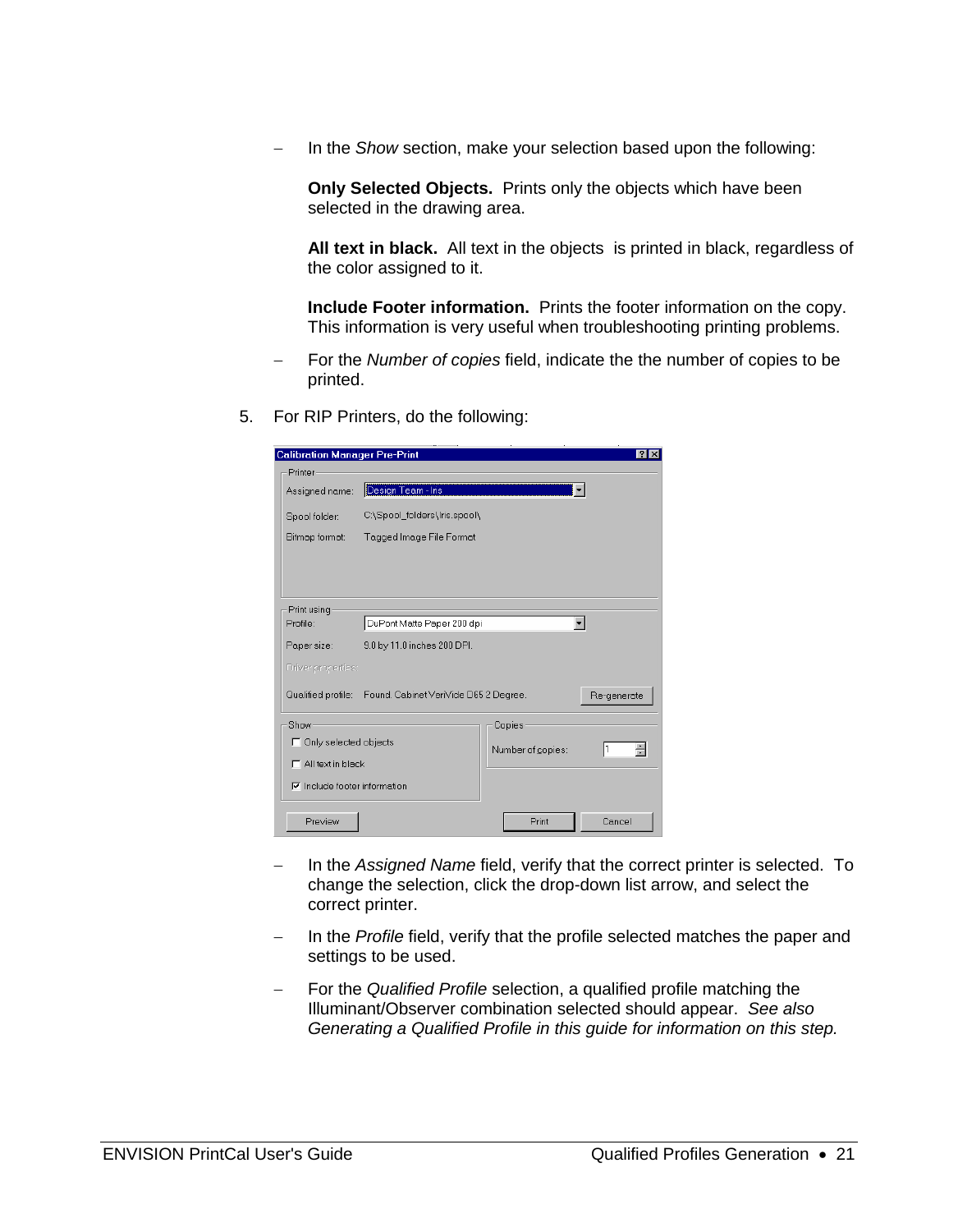- − Click the **Re-generate** button only if the qualified profile is corrupted. When selected, it re-generates the qualified profile for the Illuminant/ Observer combination selected.
- − In the *Show* section, make your selection based upon the following:

**Only Selected Objects.** Prints only the objects which have been selected in the drawing area.

**All text in black.** All text in the objects is printed in black, regardless of the color assigned to it.

**Include Footer information.** Prints the footer information on the copy. This information is very useful when troubleshooting printing problems.

- For the *Number of copies* field, indicate the the number of copies to be printed.
- 6. When all selections/entries are made, click the **Preview** button. The image will be displayed, along with information about the color gamut available to the printer. *See also Previewing the Print, and Appendix, Gamut Mapping in this guide for an explanation of the gamut mapping information displayed in the Preview window.*
- 7. Place the correct paper in the printer, with the correct side up. Click the **Print** button to start printing.



The printing time depends on the size of the environment/image file, the speed of your processor, and the amount of memory on the system. It may take some time to complete.

8. Allow the print to dry as specified by the paper manufacturer, and view it in a lighting cabinet under the illuminant for which you printed it.

*See Calibration Manager in this guide for additional information on the Calibration Manager.*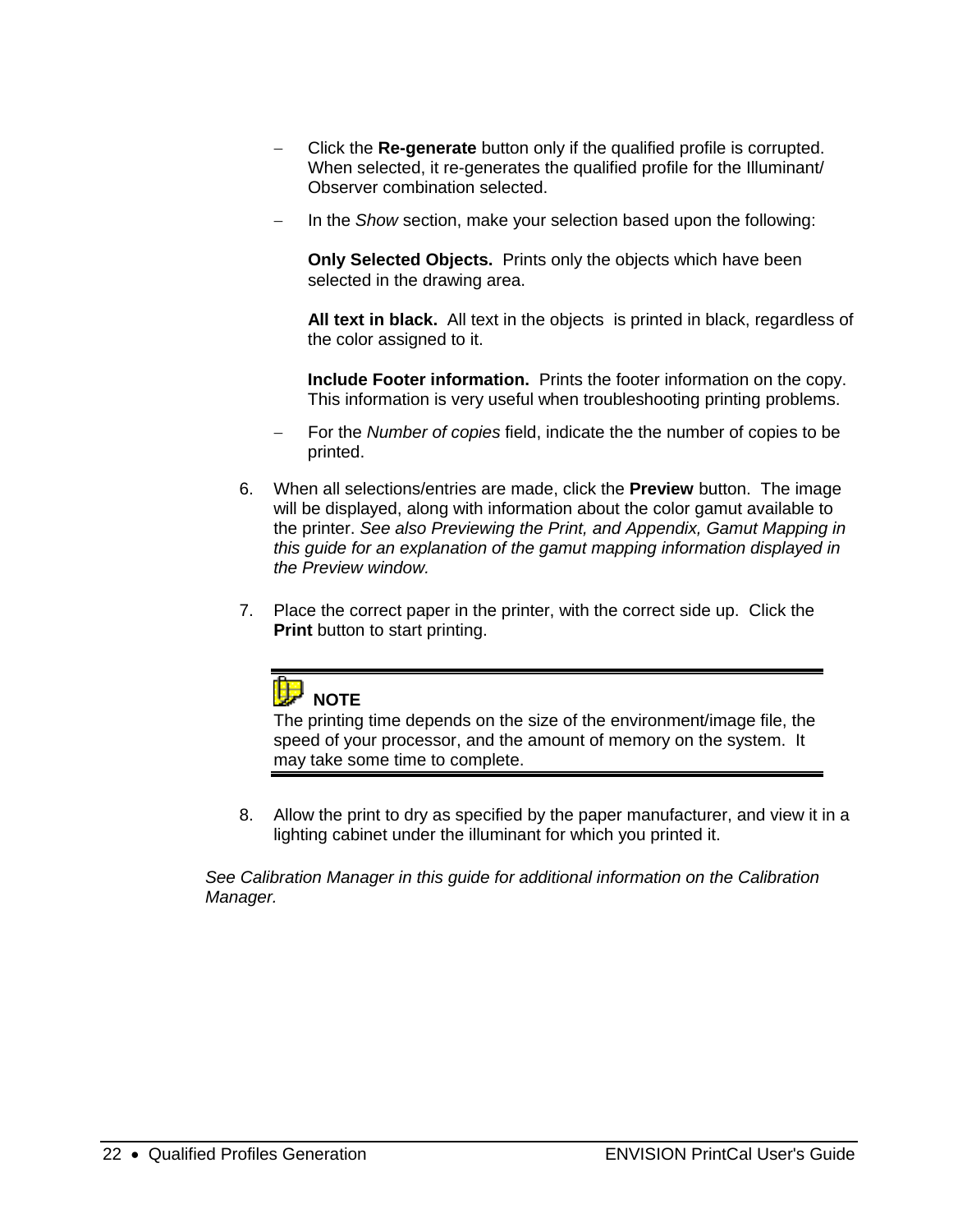#### <span id="page-28-0"></span>**Previewing the Print**

To preview the print, do the following:

1. From the menu bar, click **File, Print.** The Calibration Manager Pre-Print dialog box displays.

| <b>Calibration Manager Pre-Print</b> |                                                           |                     |             |
|--------------------------------------|-----------------------------------------------------------|---------------------|-------------|
| Printer                              |                                                           |                     |             |
| Assigned name:                       | EPSON Stylus Photo 1200                                   |                     |             |
| Windows                              | EPSON Stylus Photo 1200                                   |                     |             |
| Status:                              | Ready                                                     |                     |             |
| Type:                                | EPSON Stylus Photo 1200                                   |                     |             |
| Where:                               | LISB003                                                   |                     |             |
| Comment:                             |                                                           |                     |             |
| Print using                          |                                                           |                     |             |
| Profile:                             | glossy 1440dpi                                            |                     |             |
|                                      | Profile properties: No properties available yet.          |                     |             |
|                                      | Driver properties: Change so they match the profile name. |                     | Properties  |
|                                      | Qualified profile: Found. D65 10 Degree.                  |                     | Re-generate |
| Show                                 |                                                           | Copies <sup>-</sup> |             |
| Only selected objects                |                                                           | Number of copies:   | ÷           |
| All text in black                    |                                                           |                     |             |
| $\nabla$ Include footer information  |                                                           |                     |             |
| Preview                              |                                                           | Print               | Cancel      |

2. Click the **Preview** button. The print preview screen displays.

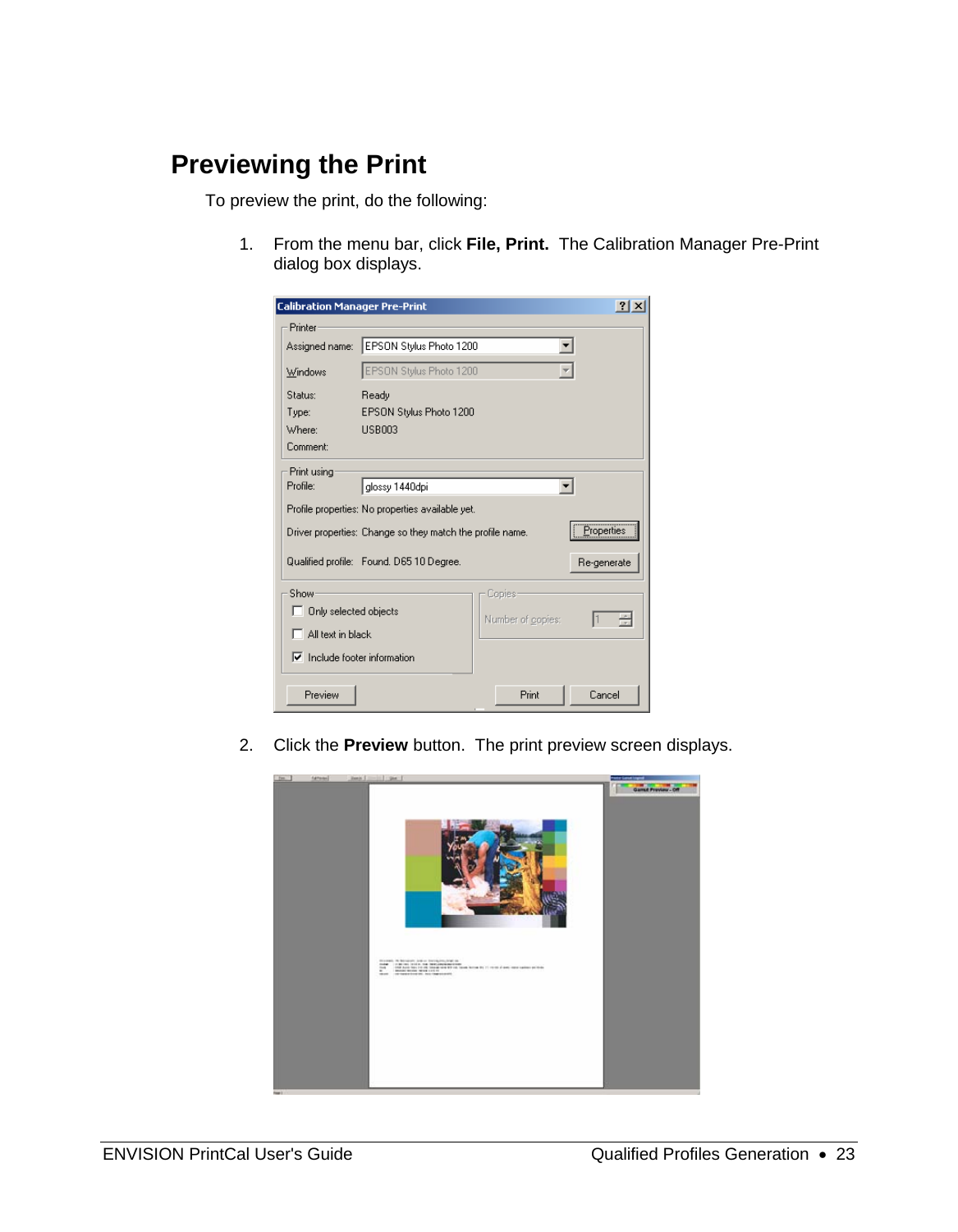3. In the upper right corner a gamut preview legend is displayed. When enabled, it shows which colors are out of the printer gamut, and how far out of gamut they fall. *See also Appendix, Gamut Mapping in this guide for an explanation of this feature.* 



4. Click in check box to enable/disable this option. When the box is checked, the gamut preview information is displayed.



5. Click again to remove the check. When the check box is grayed out, the feature is not selectable.





To make gamut mapping selectable do the following:

(1) Close the print preview.

(2) Select **Display Environment, Set Gamut Mapping On**.

(3) From the menu bar, click **File, Print/Preview.** The gamut preview should now be enabled.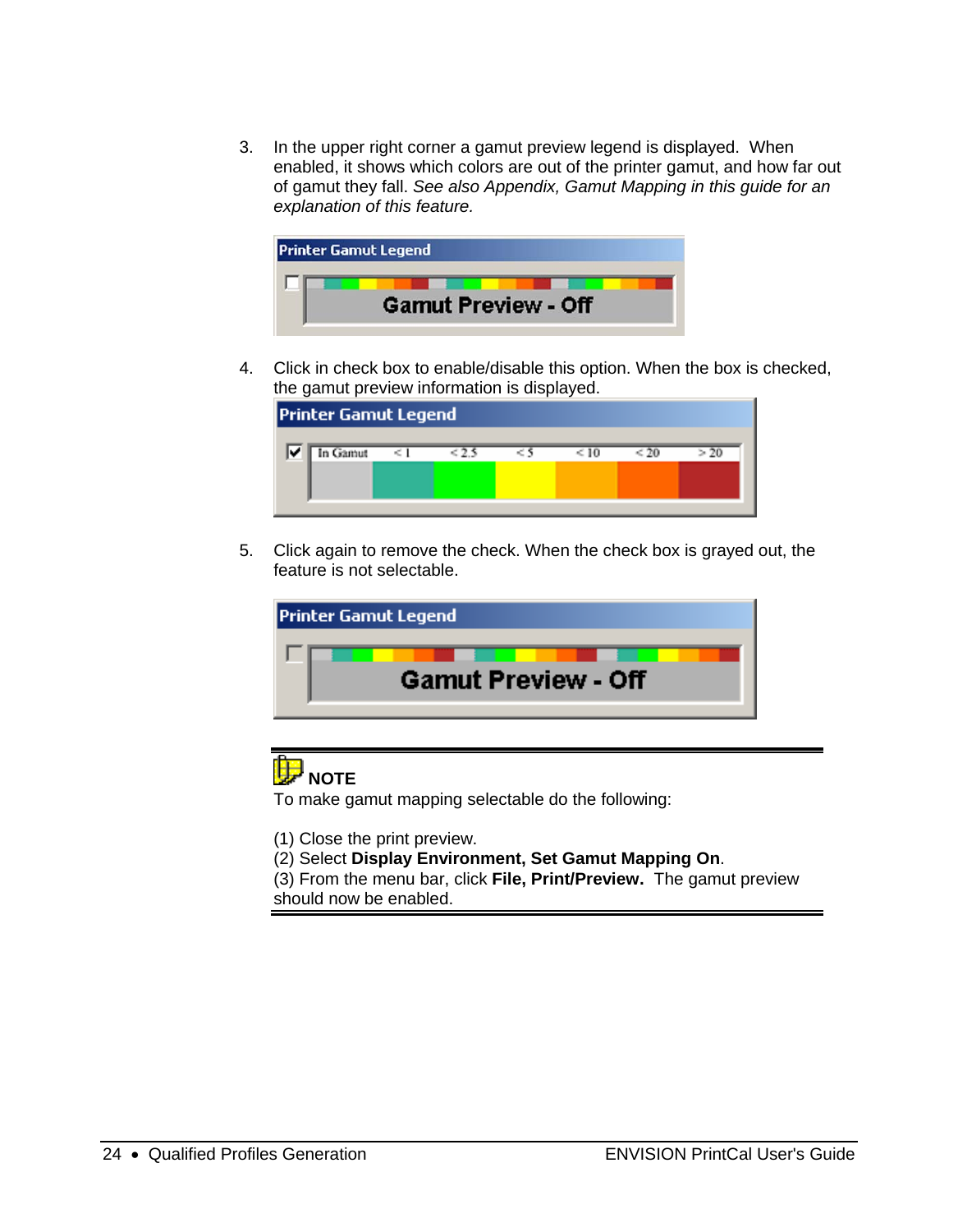When gamut previewing is applied, portions of the window may be colored gray, green, yellow, orange or red. Below is an example of the same image, with and without gamut previewing applied:



*Gamut Previewing Applied Gamut Previewing Not Applied*



When gamut previewing is applied, portions of the screen may undergo a drastic color change. This change is used to identify those colors that will print incorrectly, because they are outside the gamut of the printer. The color applied to the "out-of gamut" areas indicates the general size of the color difference between the actual color, and the color that will be printed. Below is the legend for the color difference:

| <b>Color Code</b> | <b>Color Difference</b> |
|-------------------|-------------------------|
| Gray              | In gamut                |
| Dark Green        | $< 1.0$ dE              |
| Light Green       | $< 2.5$ dE              |
| Yellow            | $< 5.0$ dE              |
| Light Orange      | $< 10.0$ dE             |
| Dark Orange       | < 20.0 dE               |
| Red               | $> 20.0$ dE             |
|                   |                         |



The color gamut is different for each printer and paper type used.

The default color difference equation used is CMC.

Datacolor ENVISION Basic users cannot change the color difference equation. Datacolor ENVISION PLUS/PRO users can choose the color difference equation to be used. They are offered both CIEL\*a\*b\* and CMC as options.

*See also Datacolor ENVISION PLUS/PRO user's guide for instructions to change the selection for the color difference equation. See also*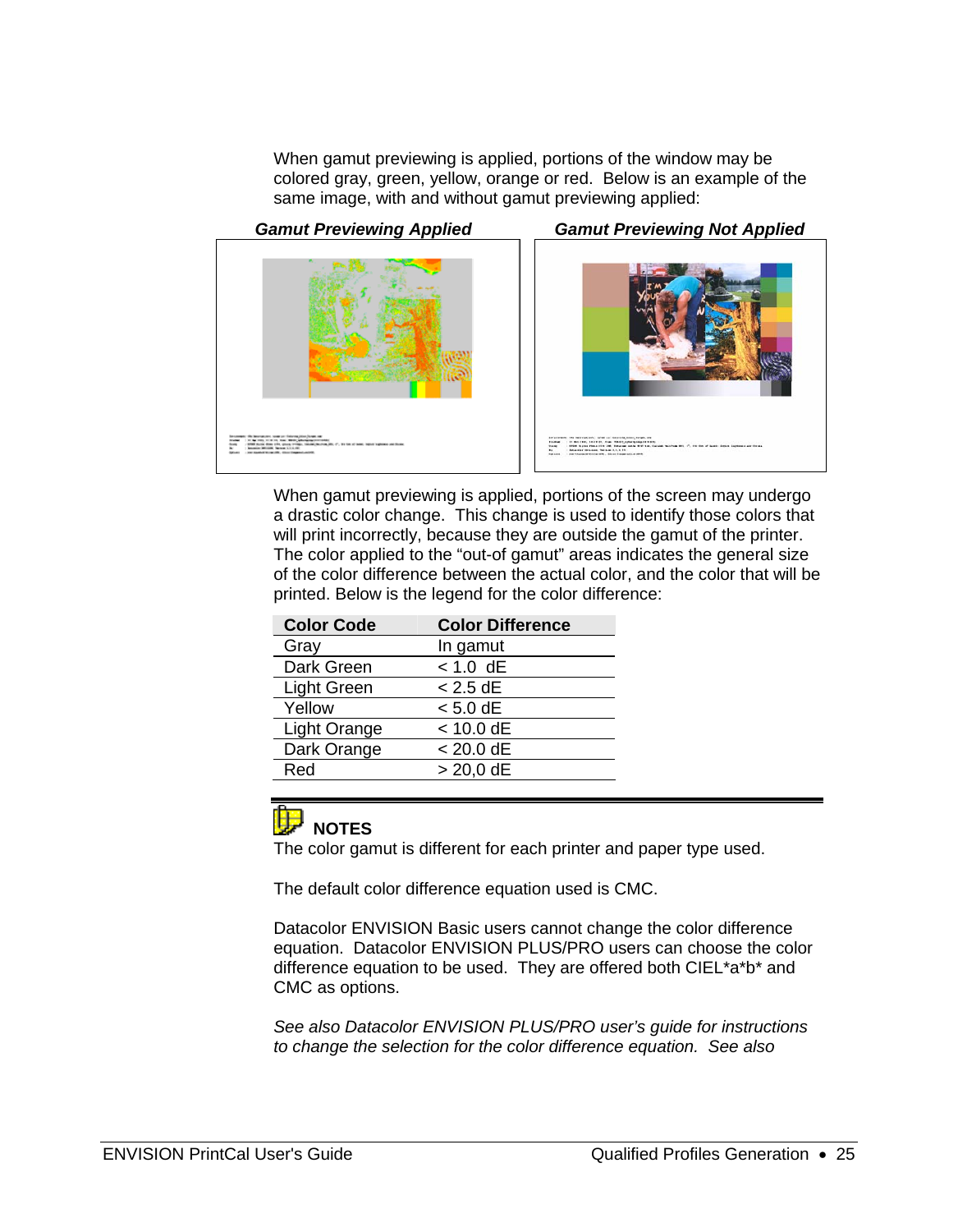### <span id="page-31-0"></span>**Printer Profile Sharing/Distribution**

<span id="page-31-1"></span>Because of the cost and time required to generate a printer profile, you may find it beneficial to distribute a calibration profile to all ENVISION systems that share a calibrated printer. This is achieved through an Import/Export option available in ENVISION. A profile can only be exported from inside the ENVISION program, and can only be shared with other ENVISION users. Exporting a printer exports **all** profiles **and** qualified profiles associated with that printer.

#### **Exporting a Printer Profile**

To export a printer profile to another user:

1. Open the ENVISION program, and Click **File Menu, Calibration Manager.** 



2. Highlight the printer to be used.



In the example above there are 2 profiles for the *Epson Stylus Photo 1200*, "matte 720dpi" and "glossy 1440dpi". When *EPSON Stylus Photo 1200* is exported, both profiles will be included.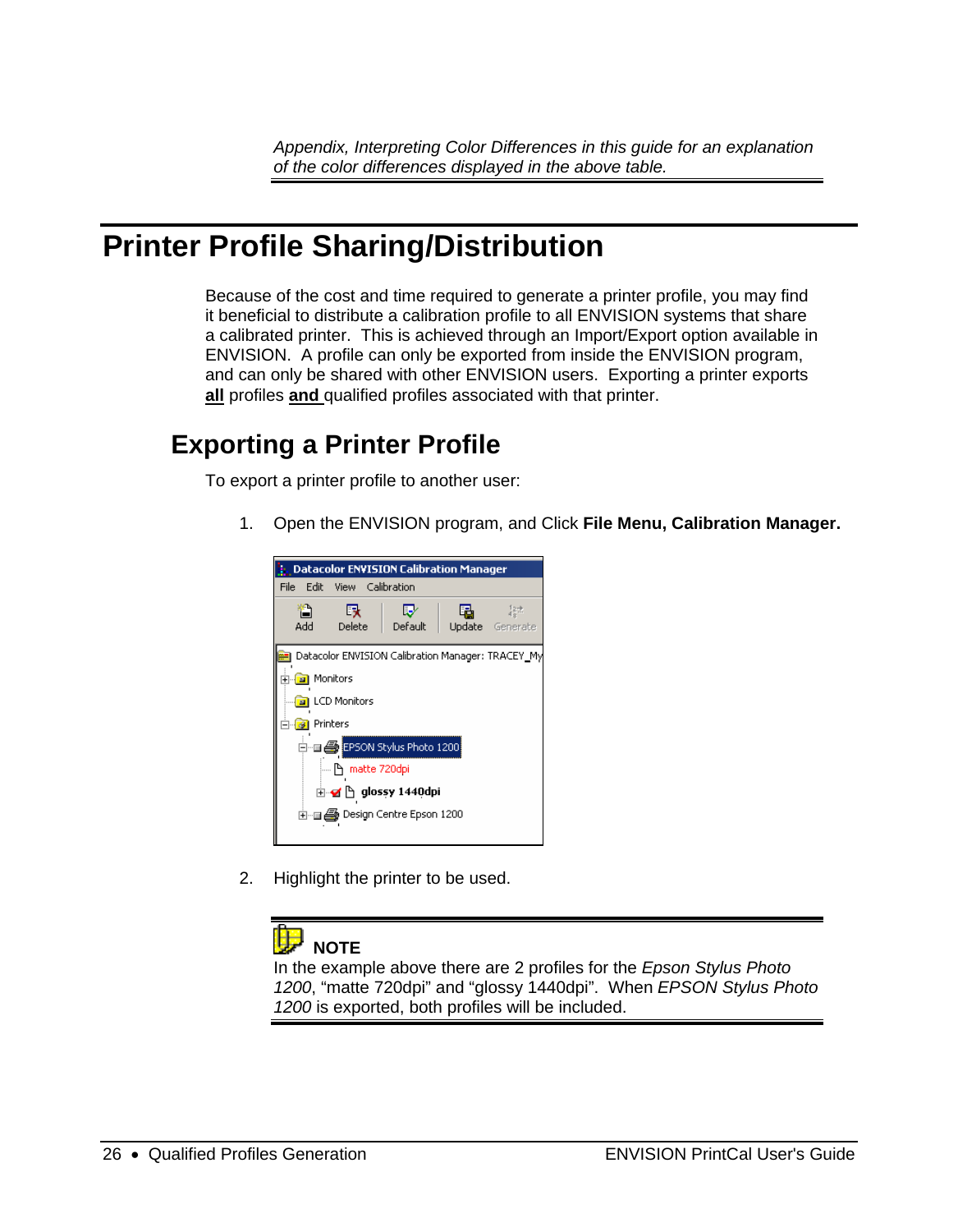3. Click **File Menu, Export**. A standard directory browser displays.

<span id="page-32-0"></span>

4. Highlight the folder to receive the printer profile. A shared network folder is a good choice, because it will be available to several users.

#### **Importing a Printer Profile**

To make a printer profile available for use, it must be imported by each ENVISION system using it. To import a printer profile:

- 1. From the Calibration Manager window, click **File Menu, Import**. A standard directory browser will be displayed
- 2. The standard file browser will prompt you to select the printer to import. Be sure that you are in the top level of the device directory as shown:

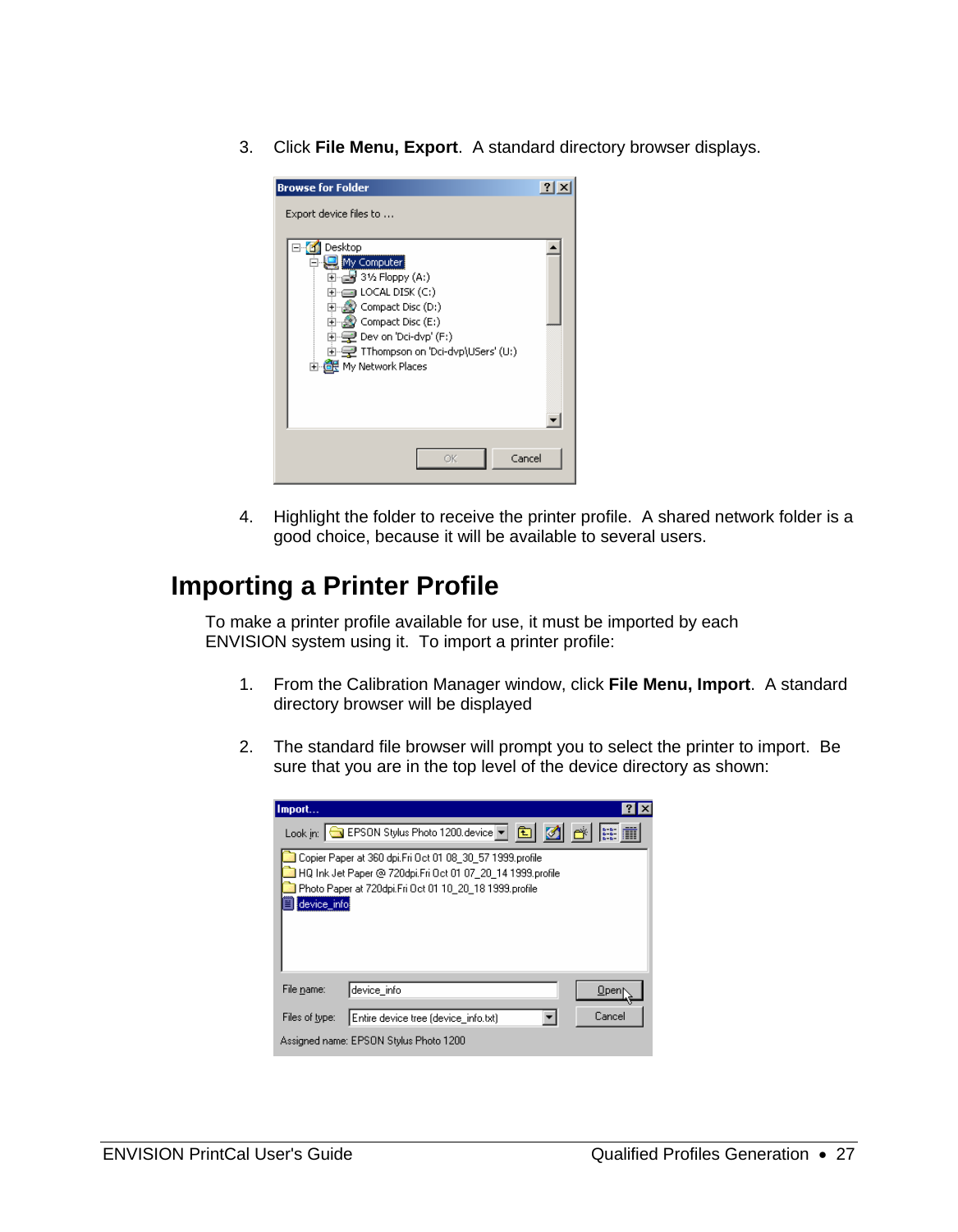3. Open the **device\_info.txt** file.

#### <span id="page-33-0"></span> **NOTES**  The top level of a directory is named \*.device: Import... Look in: G EPSON Stylus Photo 1200 device **R**

If there is a name conflict with an existing printer, the printer being imported is renamed.

#### **Printing with an Uncalibrated Printer**

If you do not have a profile for a particular printer and paper, you can still produce a physical print. While this print will not be accurate for color, it can be helpful in showing the design or layout intent of an environment or image.

## **NOTE**

All printers, calibrated and uncalibrated, must be added as a printer using the Calibration Manager to be available for printing ENVISION images. *See also Printer Installation, Configuring the Printer in ENVISION in this guide for instructions.*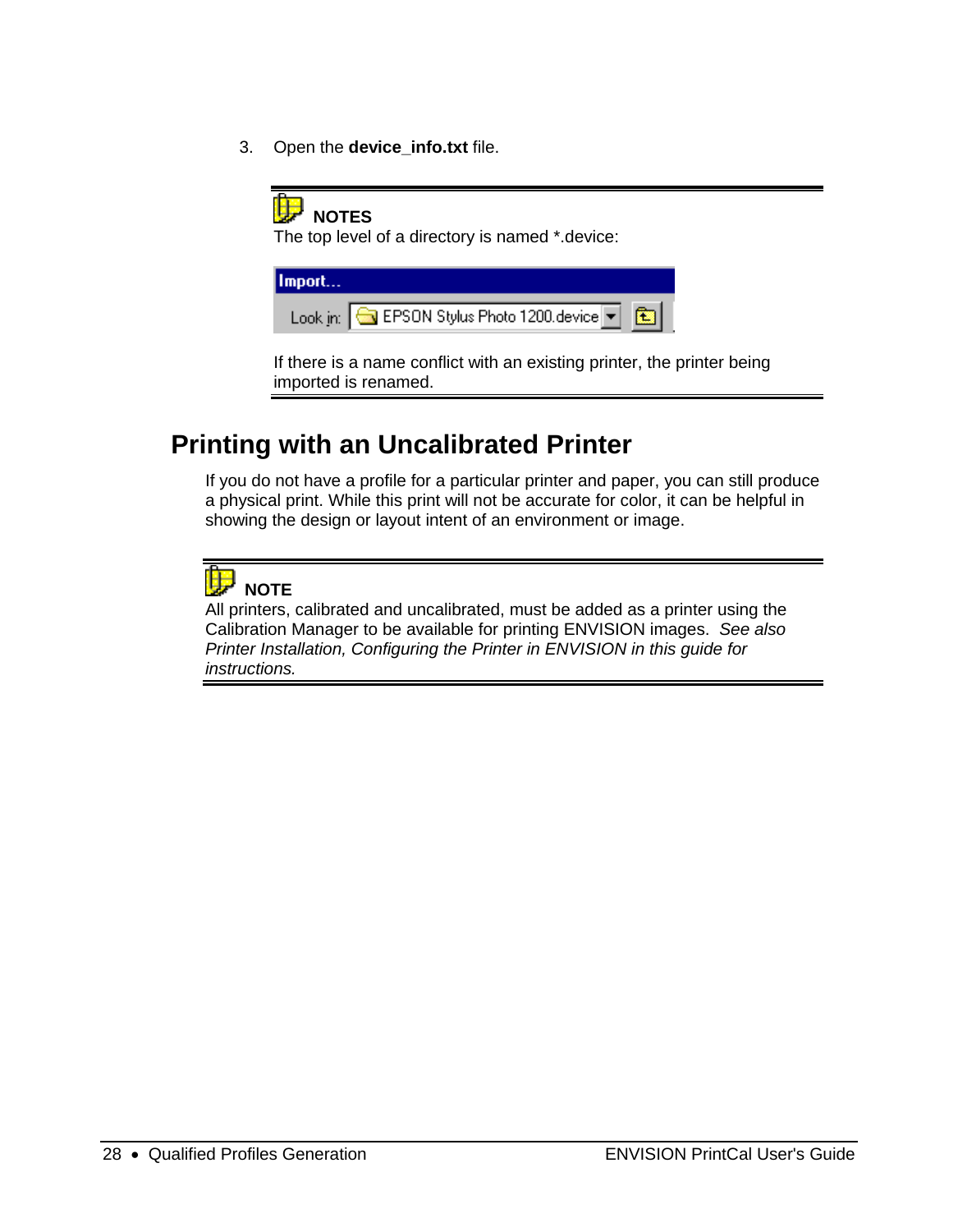# <span id="page-34-2"></span><span id="page-34-1"></span><span id="page-34-0"></span>**Troubleshooting Color Prints**

#### **Overview**

This section provides suggestions for consistently producing colored prints that visually agree with the physical samples, and/or images on a calibrated monitor.

#### **Printer Maintenance**

In order to maintain the quality of your color prints, the printer must be operated in a consistent fashion over an extended period of time. Basic steps should be taken to insure a high level of printer repeatability:

- The same type of ink and paper must be used. Always order the same part numbers. If part numbers change, it usually means that an ink or paper formulation has changed. You should re-calibrate the printer, and regenerate the qualified profiles if the part number changes.
- Limit the quantities of ink and paper purchased to an amount you can use before the expiration or "best-before" dates on the packets.
- Printer properties used for each calibrated print must match those used for the profile calibration. **These properties must checked each time you print.**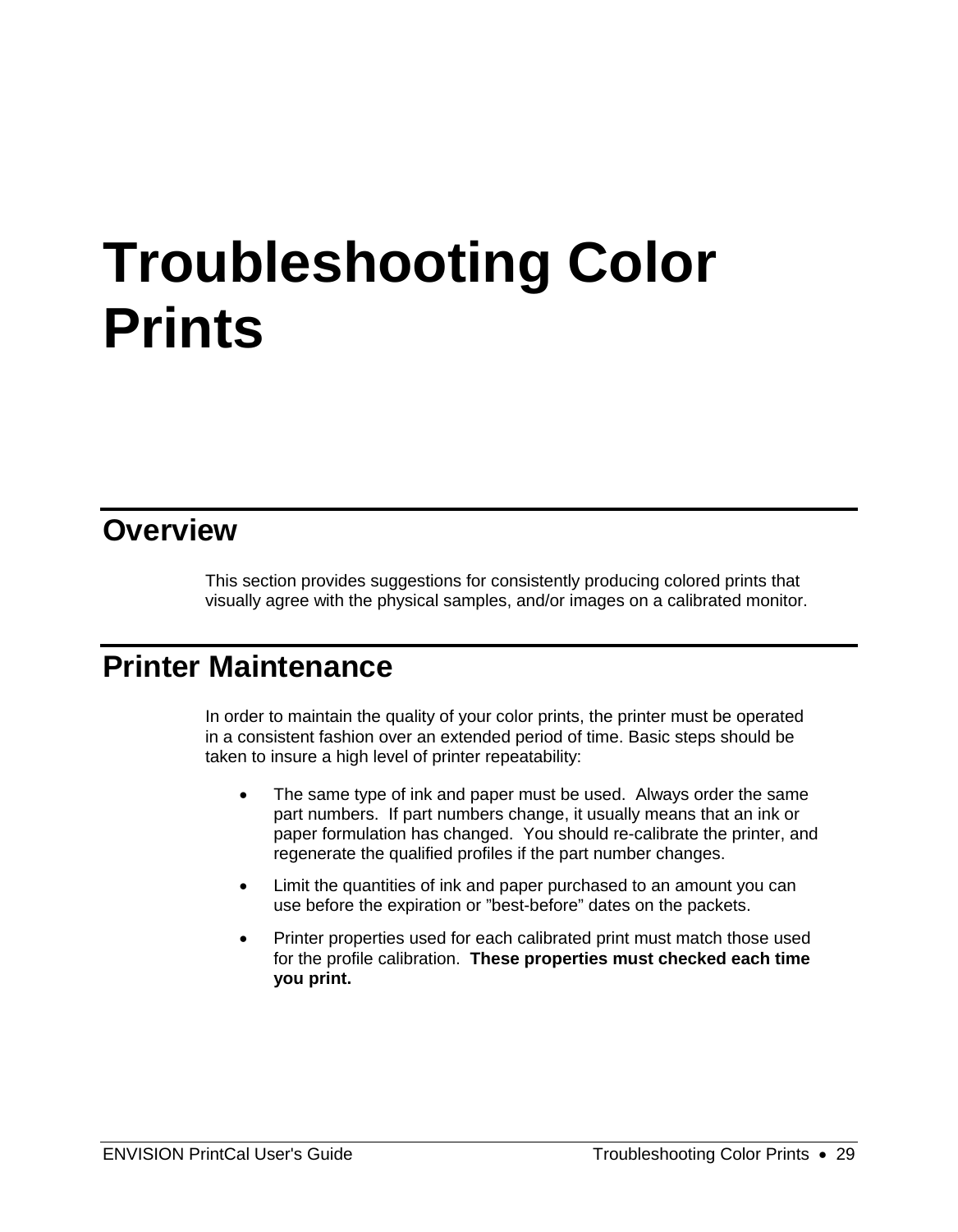

Any changes to the printer settings, such as paper, orientation, dpi, etc. must be made from options within the ENVISION software. Global settings made in the Windows' printer folder are not always transferred to the ENVISION program.

- <span id="page-35-0"></span>The printer should be located in an environment where a constant ambient temperature and relative humidity are consistently maintained.
- Verify that the print paper is properly oriented when loaded in the printer. Most papers have a specific front and back side. The paper manufacturer will provide instructions on how to determine the front of the paper. If prints are made on the reverse side of the paper, the printed colors may not be consistent.
- Paper should be stored according to instructions provided by the manufacturer. Specialty papers can be damaged by environmental factors such as light exposure, moisture, etc., affecting the color quality of the print.

#### **Uneven/Striped Prints**

Occasionally ink nozzles become clogged, or the printer runs out of a specific ink color. This usually results in uneven or striped prints. If this occurs,

- Verify that there is still ink in the cartridge.
- Clean the print head using instructions provided by the printer manufacturer. You may need to clean the heads several times before all the nozzles are fully clean.

Your printer will most likely include a test utility to allow you to print a test pattern. This test highlights any problems with the print heads. Refer to your printer manual for further assistance.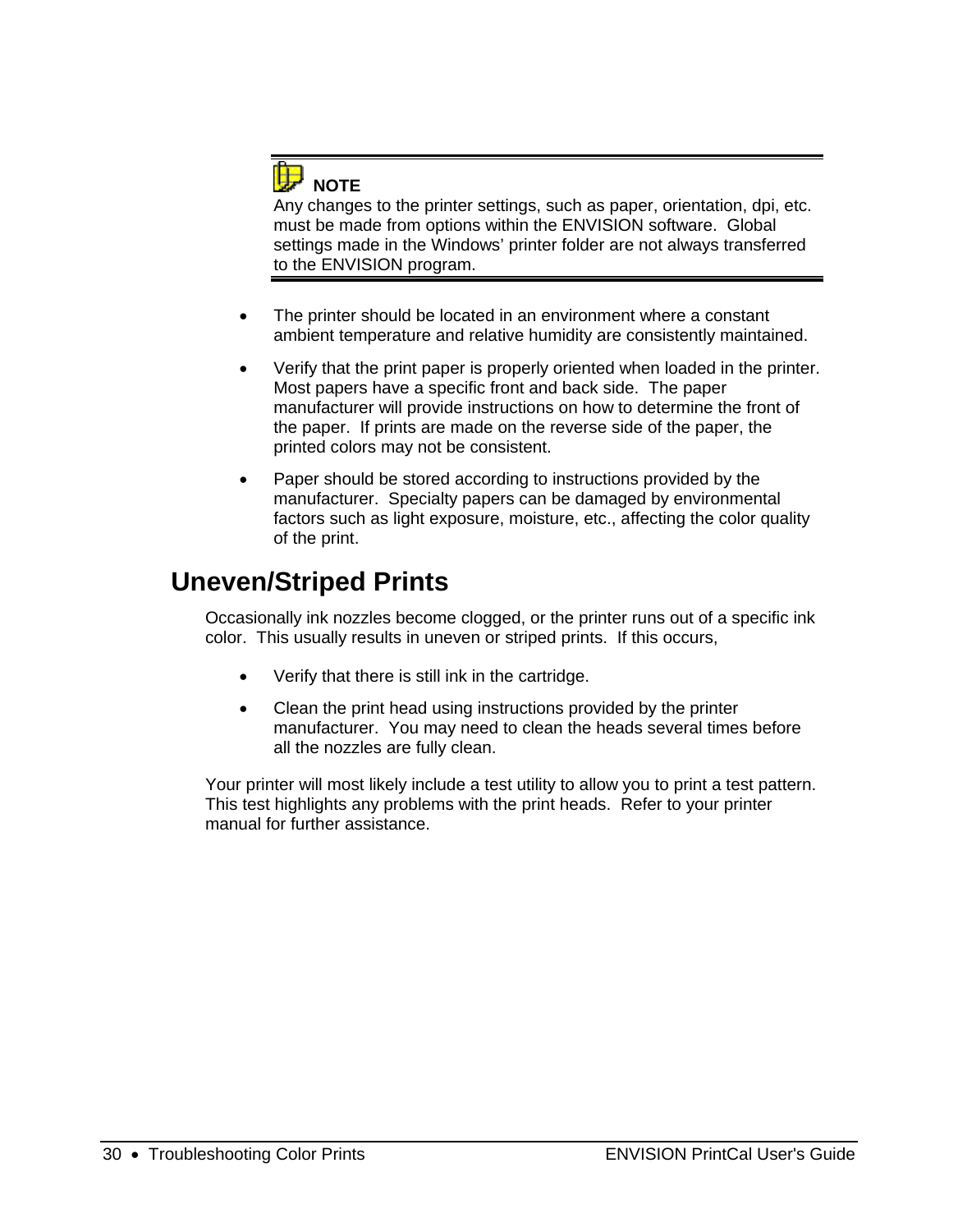### <span id="page-36-0"></span>**Printer Calibration**

<span id="page-36-1"></span>Below are some suggestions for practices that will insure the quality of the prints:

- Verify that you have set the printer properties correctly. Follow the recommendations provided by the printer manufacturer and paper manufacturer regarding settings.
- Assign a name to the profile that identifies the printer settings used when the profile is created. That will help you to use the correct settings when using the profile at a later time.

#### **Determining Printer Recalibration**

Unlike a monitor which must be calibrated daily, a printer profile only requires recalibration when something changes. Examples of this include:

- Changes to the ink or paper formulation.
- Adjustment or replacement of the print heads.

Below are suggestions for tracking the drift of the profile over time:

- Print an environment as soon as you have completed a calibration. This establishes a baseline that identifies what is normal for this calibration profile. If you print several copies, you can also judge the inherent repeatability of your printer.
- For those users that have a spectrophotometer, select an environment (or image) that contains large, solid patches of several colors, and print it. As soon as it is dry, measure each of the patches and store the measurements.

When you are working with a new printer profile, repeat this process daily. Compare the measurements of the first print to the current print, and perform a color difference evaluation. This will provide you with a quantitative measurement of the normal printer variability. Use this information to set a numeric repeatability tolerance for the prints, which represents normal performance.

Once you have set the tolerances, periodically reprint the same image, and measure the same areas of the print. When the color difference of a print exceeds this tolerance, you need to recalibrate the printer.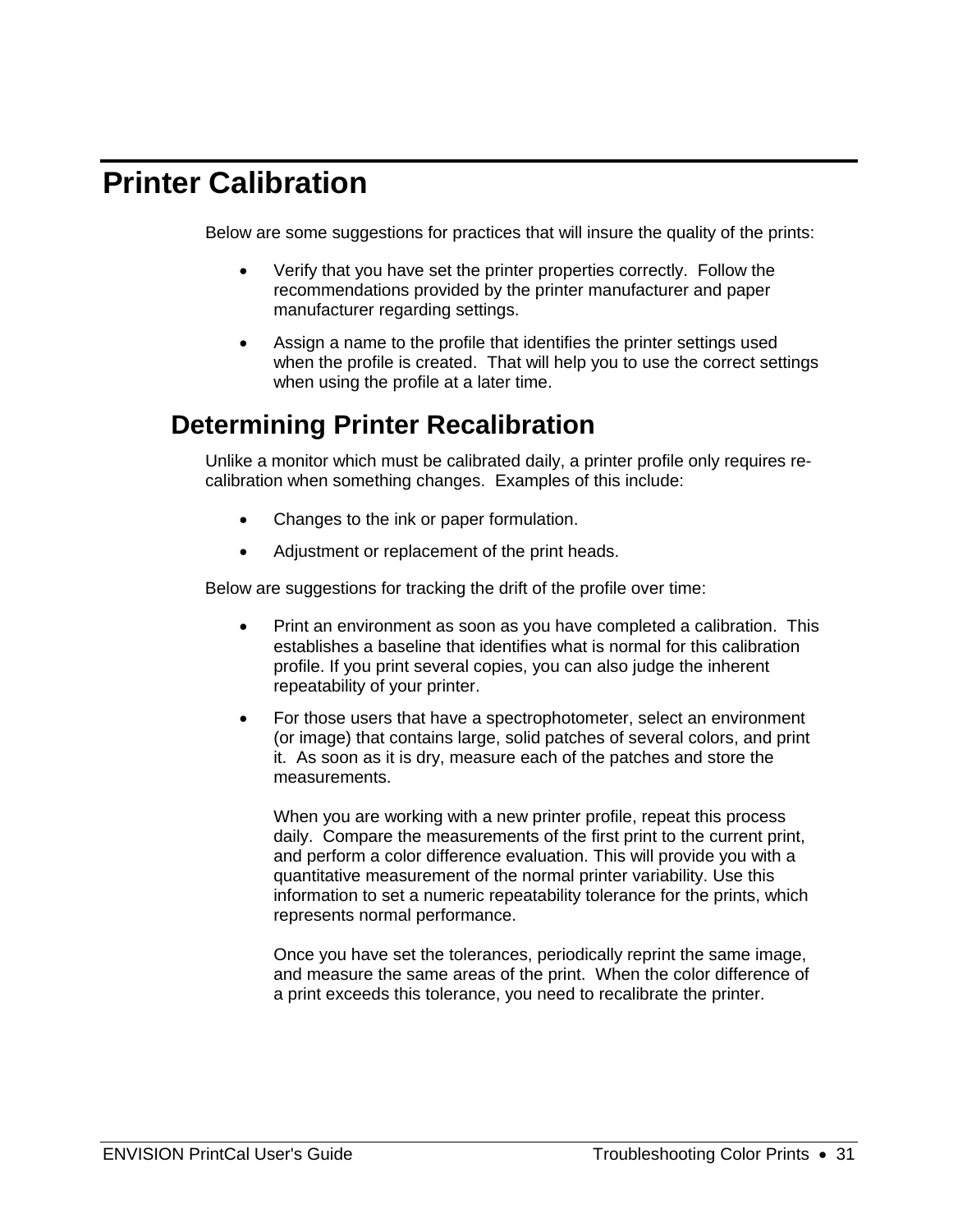<span id="page-37-0"></span>**NOTE** You must allow sufficient drying time before any making any measurements or critical visual evaluations.

### **Print Preview and Gamut Assessment**

It is good practice to preview a print before printing it. It is much faster and less expensive to catch and correct a problem before the print is made, rather than afterwards.

<span id="page-37-1"></span>Enable the Gamut Preview option by checking the box. This allows you to see which colors cannot be reproduced using your printer/paper/dpi combination. The preview allows you to identify any out-of-gamut colors, and displays the colors that will be substituted.



#### **Paper Selection**

The overall quality of printed samples depends upon the paper(s) used for the printing. You should establish a substrate of choice, and always use it.

- Select the paper that best matches your needs. ENVISION printer calibration can be used equally well with matte or glossy papers.
- Printing on coated papers is generally more consistent than printing on uncoated papers. Some lower quality matte printing papers may produce inconsistent results. The calibration accuracy can never be better than the print-to-print repeatability of a printer/paper combination.
- When changing paper stock, select a high quality paper recommended by the printer manufacturer. Most manufacturers carry a range of high quality paper with both matte and gloss finishes.
- Most high quality papers include optical brighteners to make the paper look "whiter". If the print is likely to be viewed under a light source containing significant ultra-violet light, you should consider using a paper that does NOT contain optical brighteners.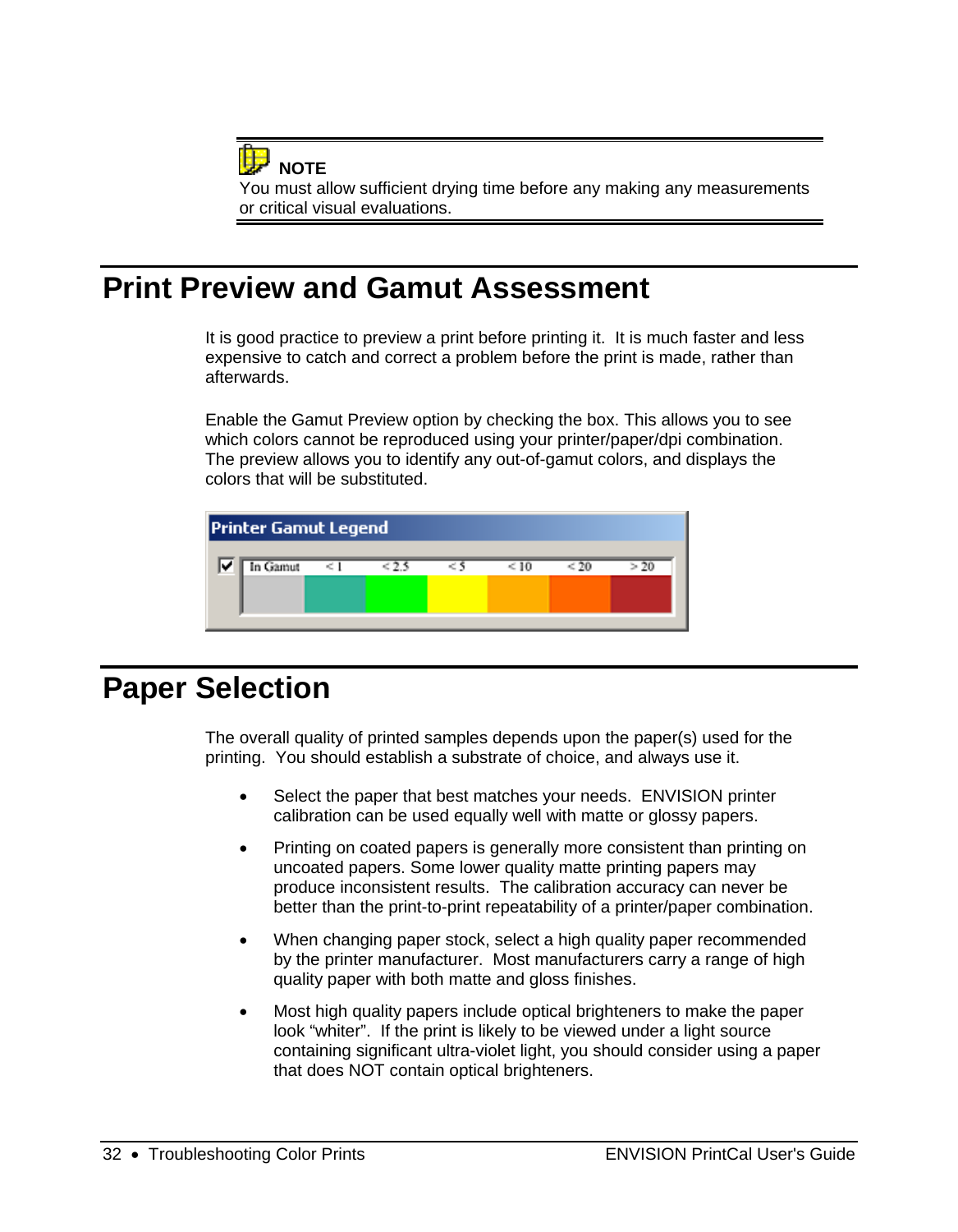### <span id="page-38-0"></span>**Assessing the Color Fidelity of a Print**

- The calibration sheets must be completely dry PRIOR to visual evaluation. Printed colors change during the drying process and should be evaluated when they are completely dry. Print drying times vary depending on paper type. Follow the paper manufacturer's recommendation for drying time.
- <span id="page-38-1"></span>The color of the print is corrected for the specific Illuminant/Observer combination selected at print time. Any critical visual evaluation of the color should be done using a light booth, containing the illuminant selected for the print. When comparing the print to a physical object, the objects should be placed either on the floor of the booth, or on a 45<sup>°</sup> shelf, depending on your standard evaluation procedure.
- Best results are obtained by cropping the print to remove any extraneous border that surrounds the area of interest. For example, leaving a white border around colors will make them appear darker than they really are.
- Prior to shipping the calibration sheets to Datacolor, examine the sets visually. If some chips appear to be different in color from one set to another, this will significantly affect the quality of the calibration. You should reprint the set(s) that exhibit problems.

#### **Printing Objects to the Desired Size**

The relative size, shape and position of objects in an ENVISION Environment are maintained when the environment is printed. To determine the size of object on the print:

- Compare its relative size and position within the environment against the printable area of the paper. The environment is always scaled to fill the printable area, regardless of whether the footer is printed.
- You may adjust the printed size by changing the printable area dimensions for your paper:
	- For Windows-driven printers, this is done by selecting a custom paper size with a windows print driver.
	- For RIP printers, this is done by changing the printable area dimensions of the RIP profile.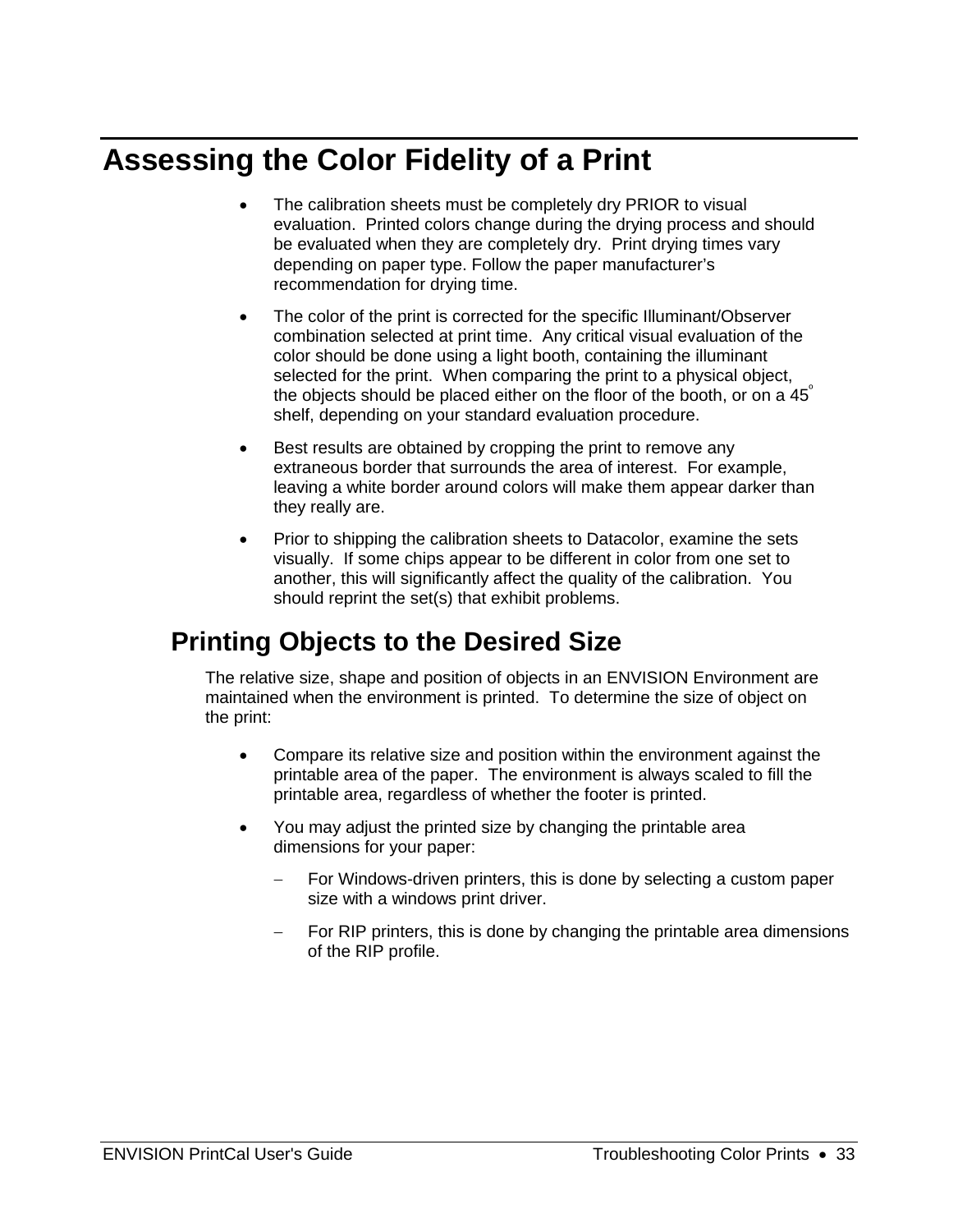#### <span id="page-39-0"></span>**Print Stability**

<span id="page-39-1"></span>Printed samples do not maintain their color stability over a long period of time. Print stability varies with paper type, but generally deteriorates over a few weeks unless specially protected. Shielding the prints from exposure to UV light sources provides some protection. Use of "archival" quality papers and inks may also improve the stability of the prints. Calibrated prints should be made as required, and reprinted if required at a later date.

#### **WARNING!**

Color prints should *never* be used as physical standards for critical color comparisons. They are not stable over time, and the color (s) are often not close enough to the standard to be substituted.

### **Packing Calibration Sheets for Shipment**

- Calibration sheets must be completely dry before packaging.
- Pack the target sheets in a rigid mailer or box so that they are not bent during shipping.
- Insert plain paper between the sheets to avoid scratching.
- Use a padded mailer to reduce the chance of the sheets being damaged.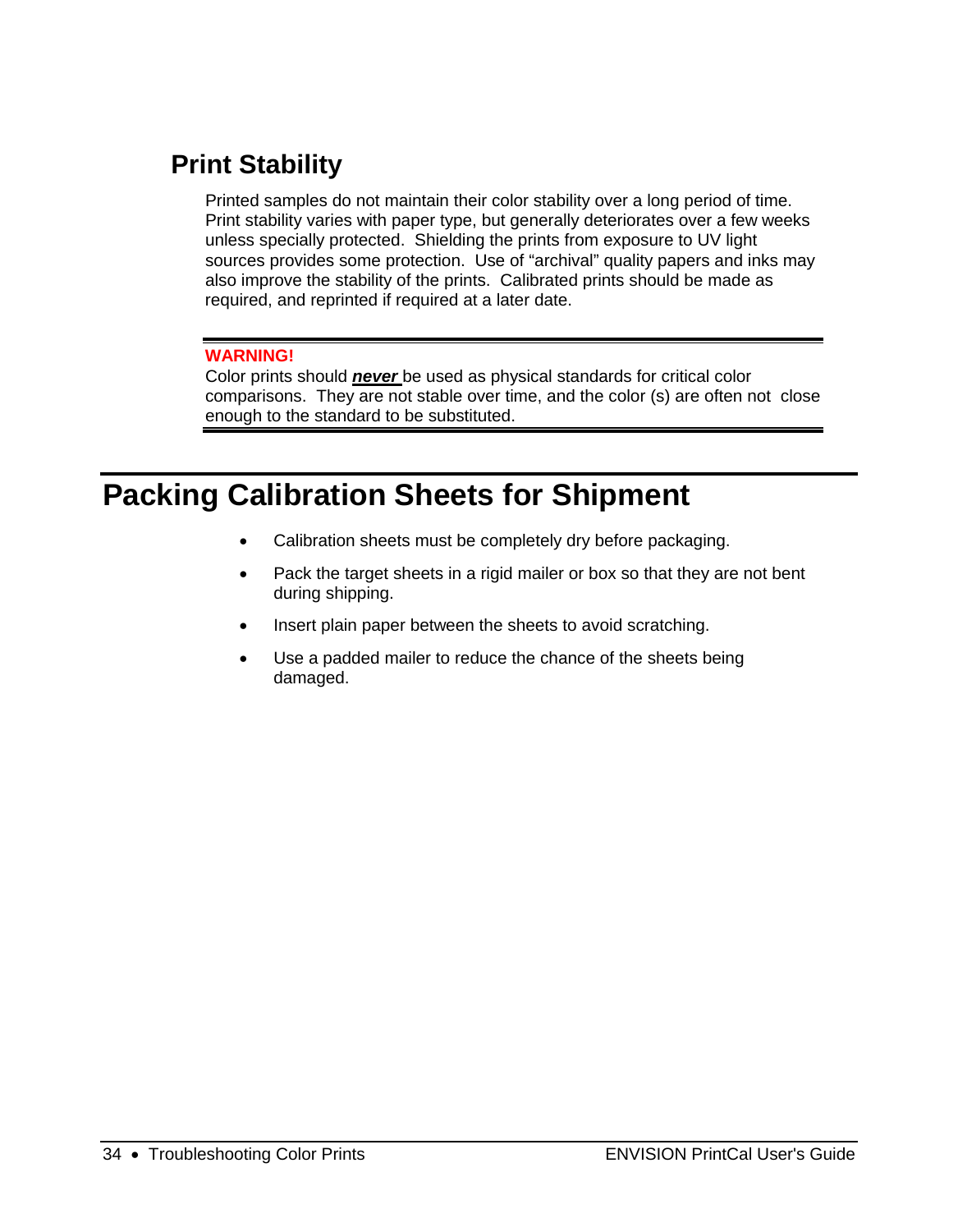# **Appendix**

#### **Gamut Mapping**

Using calibrated devices (monitors or printers) improves the color agreement between a physical sample and the electronic image (displayed or printed). However, the monitors and printers that you use cannot display all of the colors found in the visible spectrum. The range of color a device is capable of producing is referred to as its "gamut". When you reproduce colors using calibrated devices, color differences between the sample and the electronic image can still occur due to the gamut limitations of the device.

The ENVISION program includes a gamut-mapping feature that improves the color agreement between physical samples and electronic images. This feature identifies color(s) which falls outside the gamut of the device you are using. Using color technology principles and calculations, it finds the color closest to the target, which the device is capable of reproducing. This is referred to as *gamut mapping.*

When gamut mapping is not used, out-of -gamut colors continue be displayed, and do not appear as a gray or black area. The program simply sets the out-ofgamut colors to a minimum or maximum RGB value that the device can achieve. When you do not have a physical sample, you may not be able to detect visually whether the colors displayed are in- or out-of-gamut.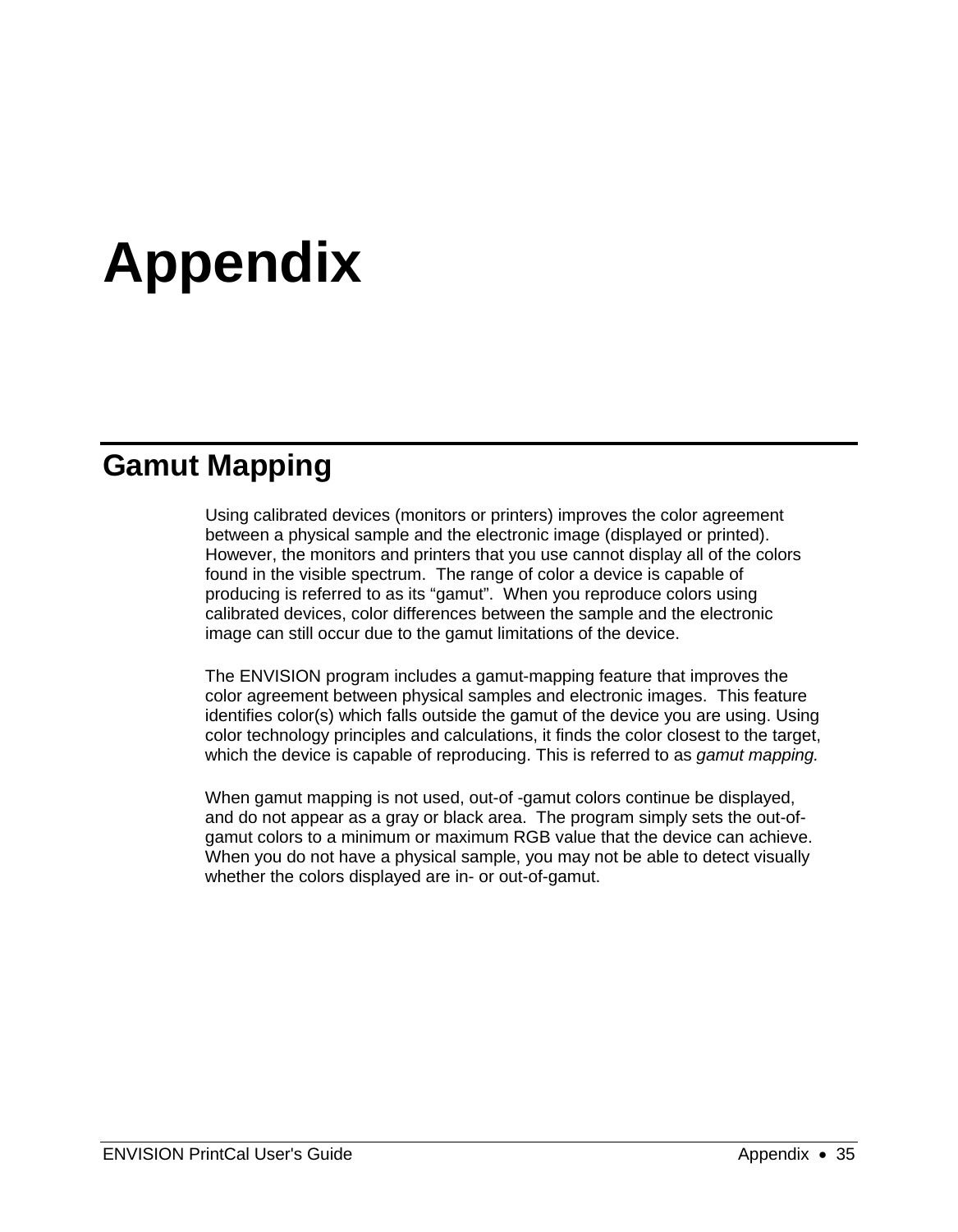#### **Considerations**

When you are using gamut mapping, you must always keep in mind the following considerations:

- There may be many out-of-gamut colors that are mapped onto the same in-gamut color, removing intended differentiation.
- As a target color moves farther out of gamut, the mapped (closest ingamut color) color becomes less representative of the target.
- For all out-of-gamut colors the substitute color should never be considered the correct color, since by definition it has been changed.
- Datacolor ENVISION reports the percentage of colors that are out-ofgamut.

Datacolor ENVISION users can find this information in the title bar:

Batacolor ENVISION : Displaying D65 2 Degree, Default . . . 99% in Gamut. File View Display Environment Monitor Colour Conditions About

Datacolor ENVISION PLUS/PRO users, tap the space bar to display the information panel. The gamut information is found at the bottom of the window:

| Colorinetry<br><b>XYZ</b><br>xyY<br>Lab<br>Luv<br><b>LCh</b><br>Hunter Lab | 29.8491<br>6.382<br>12.214<br>$0.252$ $0.132$<br>6.3821<br>30.356<br>$51.367 - 46.883$ ]<br>30.356 19.543 -67.582)<br>30.356<br>69.546 317.6141<br>25.262 43.233 -52.7281 |  |
|----------------------------------------------------------------------------|---------------------------------------------------------------------------------------------------------------------------------------------------------------------------|--|
|                                                                            | Monitor Reproduction : TRACEY Monitor[CA100Plus]                                                                                                                          |  |
| In Gamut?                                                                  | : Inside Monitor Gamut                                                                                                                                                    |  |
| Displayed Colour<br><b>LCh</b><br>De CIE Lab                               | : Ouantized for monitor<br>: $[30.268 \t 70.002 \t 317.539]$<br>: DE(0.474), Dh(-0.090), DC*(0.457), DL*(-0.088), Da*(0.276), Db*(-0.375)                                 |  |
| Printer Reproduction                                                       | : EPSON Stvlus Photo 1200 Falossy 1440dpil                                                                                                                                |  |
| In Ganut?                                                                  | : *** OUT OF PRINTER GANUT ***                                                                                                                                            |  |
| Gamut Mapped<br>LCh<br>De CIE Lab                                          | : Adjust Lightness and Chroma<br>: $\lceil 30.217 \rceil 65.067 317.614 \rceil$<br>: DE(4.481), Dh(8.000), DC*(-4.479), DL*(-8.139), Da*(-3.308), Db*(3.019)              |  |
| Printed Colour<br><b>LCh</b><br>De CIE Lab                                 | : Quantized for Printer<br>: $\lceil 30.217 \rceil 65.067 317.614 \rceil$<br>$DE(4.481)$ , $Dh(0.000)$ , $DC*(-4.479)$ , $DL*(-0.139)$ , $Da*(-3.308)$ , $Db*(3.019)$     |  |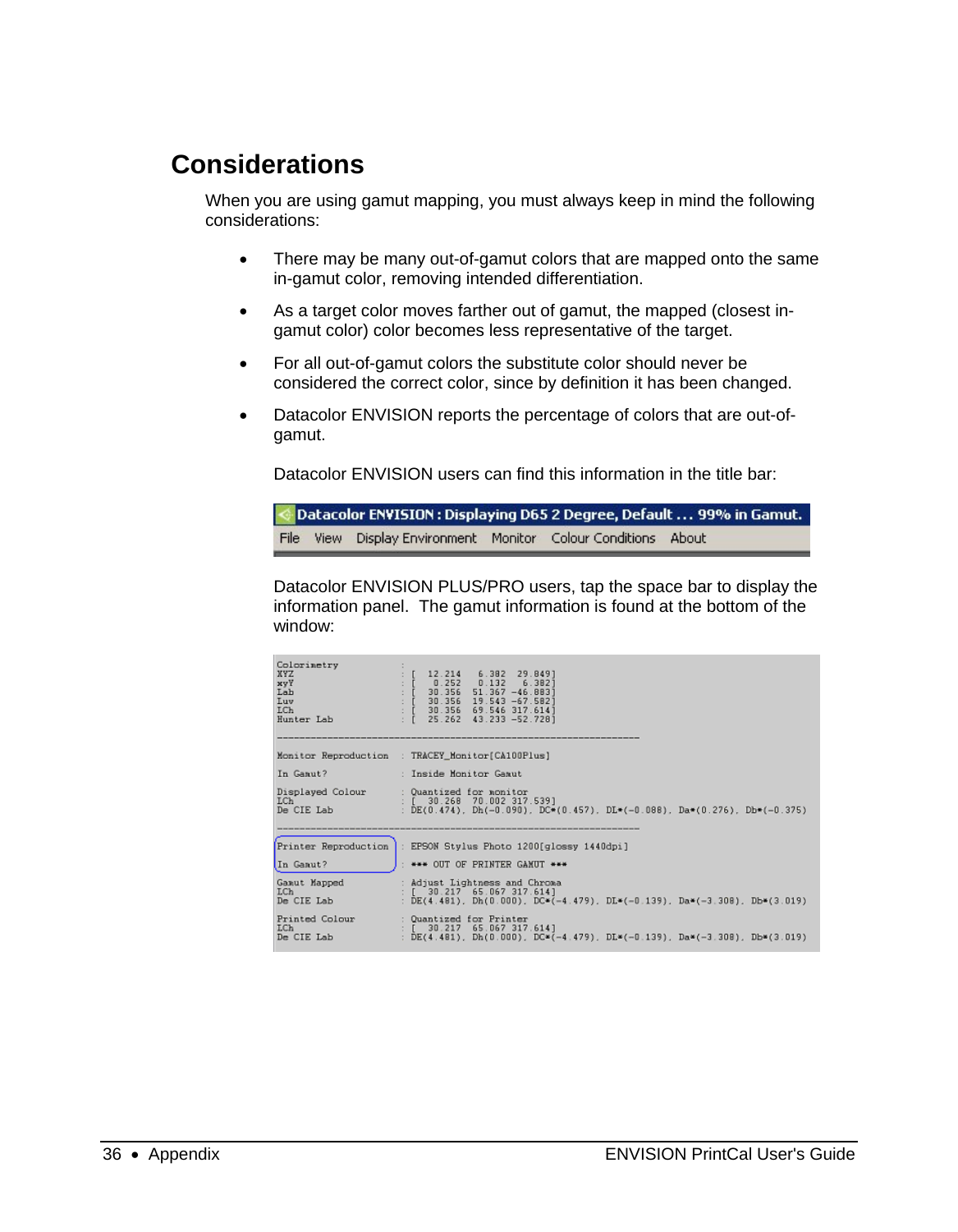#### **Method**

There are several different approaches available to map out-of-gamut colors. Below is an explanation of each approach offered:

- **Closest dE** (preserving hue). Adjusts the color displayed to minimize the color difference (dE) without changing the hue. The resulting color may vary from the intended color in lightness (L), or color intensity(C), but the hue (h) will be the same. While this method produces the closest match, for those images with a large number of out-of-gamut colors, the calculation time may be noticeably longer.
- **Adjust Lightness and Chroma.** For out-of-gamut colors, lightness and chroma are proportionately adjusted to produce a color within the gamut. The resulting mapped color is typically a good approximation of closest possible color. This is the default selection.
- **Mark in Black.** All out-of-gamut colors are displayed as black. No attempt is made to select an alternative color that is close to the target. Some prefer this all-or-nothing approach, because it provides a high degree of confidence for the in-gamut colors. For out-of-gamut colors, an alternate method of communication is used.
- **Adjust Lightness.** Only the lightness of an out-of-gamut color is adjusted.
- **Reduce Chroma.** An out-of-gamut color is adjusted only by lowering the chroma of the color.

## **NOTE**

Adjusting only one dimension of an out-of-gamut color, either lightness or chroma, is a very specialized method. These approaches are only helpful when it is critical that either the contrast or saturation of the print be preserved. They are not suitable for general use.

#### **Gamut Mapping Differences—Monitor vs. Printer**

When gamut mapping is enabled, it is applied to both monitors and printers. However, mapping information is displayed for a printer which is not available for monitors. Specifically:

- A gamut preview window is displayed for the printer application.
- Color differences between the target color and the mapped color are displayed for the printer application.

Neither of these displays is available when gamut mapping is applied to a monitor.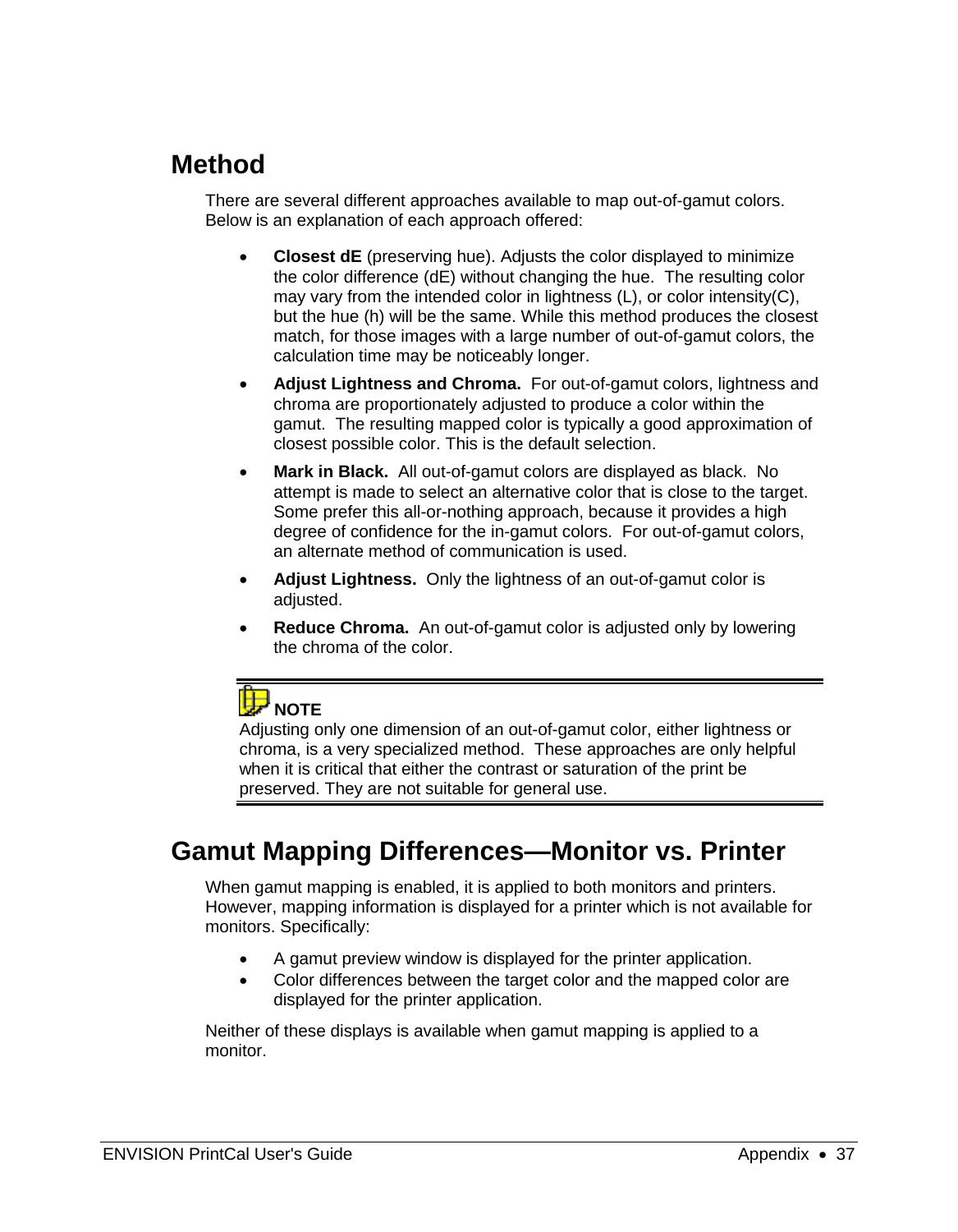#### **Interpreting Color Differences**

Datacolor ENVISION includes a report regarding monitor performance that expresses values in terms of color differences. In the case of ENVISION, the differences reported are between settings for a reference color stored in the system, and the settings currently used to produce the same color on the monitor.

All color difference equations include a calculation of the differences between two colors for each three dimensions, or axes. Many equations report differences between the standard and current color along a 'red-green axis', a 'yellow-blue' axis and a 'lightness-darkness' axis.

Some equations report color differences using an alternate system that expresses the 3 dimensions of color space as hue (differences in color shade), chroma (differences in color intensity or saturation) and lightness. Every color difference equation calculates a DE value, which represents the overall color difference between the two colors.

#### **Understanding the Numbers**

Regardless of the color difference equation you use, color difference components are expressed as negative or positive distances between the current color and the reference color. However DE, the total color difference, is always a positive number.

Below is a table containing the color difference equations included in the Datacolor ENVISION program. It includes the name of the equation, and details of the color difference calculation it displays.

#### **CIELab**

| <b>Color Space</b><br>Model                        | Based on CIELAB color space model                                                                                              |
|----------------------------------------------------|--------------------------------------------------------------------------------------------------------------------------------|
| <b>Red-Green</b><br><b>Difference</b>              | Da<br>(+Da*) current color is redder than the reference color.<br>(-Da*) current color is greener than the reference color.    |
| Yellow-Blue<br><b>Difference</b>                   | Db<br>(+Db*) current color is yellower than the reference color.<br>(-Db*) current color is bluer than the reference color.    |
| Lightness-<br><b>Darkness</b><br><b>Difference</b> | DL<br>$(+DL^*)$ current color is lighter than the reference color.<br>(-DL*) current color is darker than the reference color. |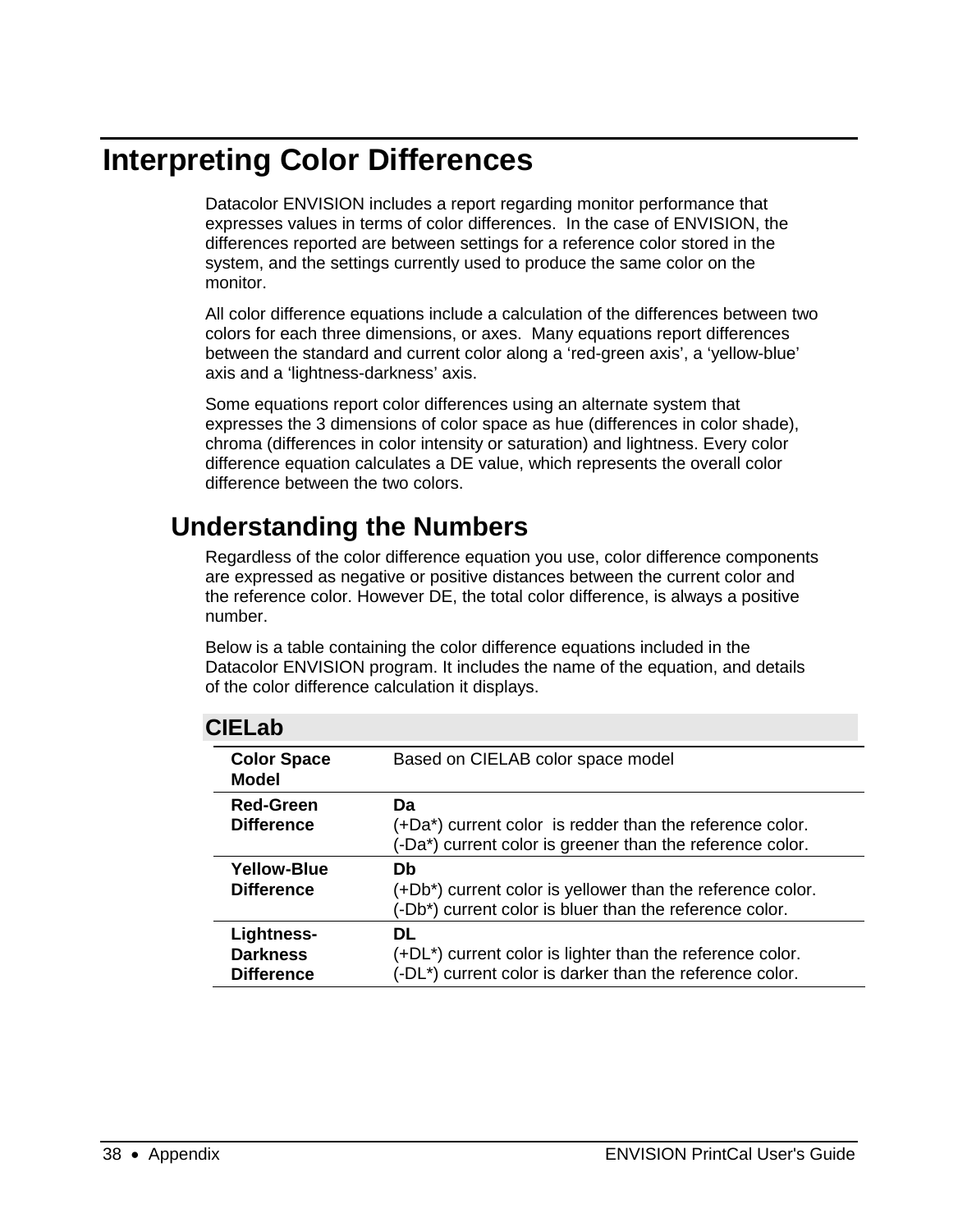| Other<br><b>Differences</b><br><b>Displayed</b> | $DC =$ Chroma<br>$(+DC^*)$ current color is more saturated than the reference<br>color.                                                                                                                                                                                                                                                                                                                             |
|-------------------------------------------------|---------------------------------------------------------------------------------------------------------------------------------------------------------------------------------------------------------------------------------------------------------------------------------------------------------------------------------------------------------------------------------------------------------------------|
|                                                 | (-DC*) current color is less saturated than standard.                                                                                                                                                                                                                                                                                                                                                               |
|                                                 | <b>DH.</b> This represents the hue component of the color<br>difference. Its sign $(\pm)$ indicates the direction of the hue<br>shift, which is dependent upon the color of the standard.<br>Generally, the magnitude of the hue difference (rather than<br>the direction) is typically a key indicator of the quality of the<br>color match. Small DH values generally correspond to<br>acceptable visual matches. |
| <b>Overall Color</b><br><b>Difference</b>       | DF*                                                                                                                                                                                                                                                                                                                                                                                                                 |

#### **CIEL\*C\*H\***

| <b>Color Space</b><br>Model                        | CIELAB color space model                                                                                                       |
|----------------------------------------------------|--------------------------------------------------------------------------------------------------------------------------------|
| <b>Red-Green</b><br><b>Difference</b>              | N/A                                                                                                                            |
| Yellow-Blue<br><b>Difference</b>                   | N/A                                                                                                                            |
| Lightness-<br><b>Darkness</b><br><b>Difference</b> | DL<br>$(+DL^*)$ current color is lighter than the reference color.<br>(-DL*) current color is darker than the reference color. |
| Other<br><b>Differences</b><br><b>Displayed</b>    | C(chroma) and H(hue) differences described under CIELab.                                                                       |
| <b>Overall Color</b><br><b>Difference</b>          | DE                                                                                                                             |

#### **CMC**

| <b>ColorSpace</b><br>Model                         | CIE LAB color space model                                                                                                 |
|----------------------------------------------------|---------------------------------------------------------------------------------------------------------------------------|
| <b>Red-Green</b><br><b>Difference</b>              | N/A                                                                                                                       |
| Lightness-<br><b>Darkness</b><br><b>Difference</b> | DL<br>(+DL) current color is lighter than the reference color.<br>(-DL) current color is darker than the reference color. |
| Other<br><b>Differences</b><br><b>Displayed</b>    | C(chroma) and H(hue) differences described under<br>CIFLab.                                                               |
| <b>Overall Color</b><br><b>Difference</b>          | DF.                                                                                                                       |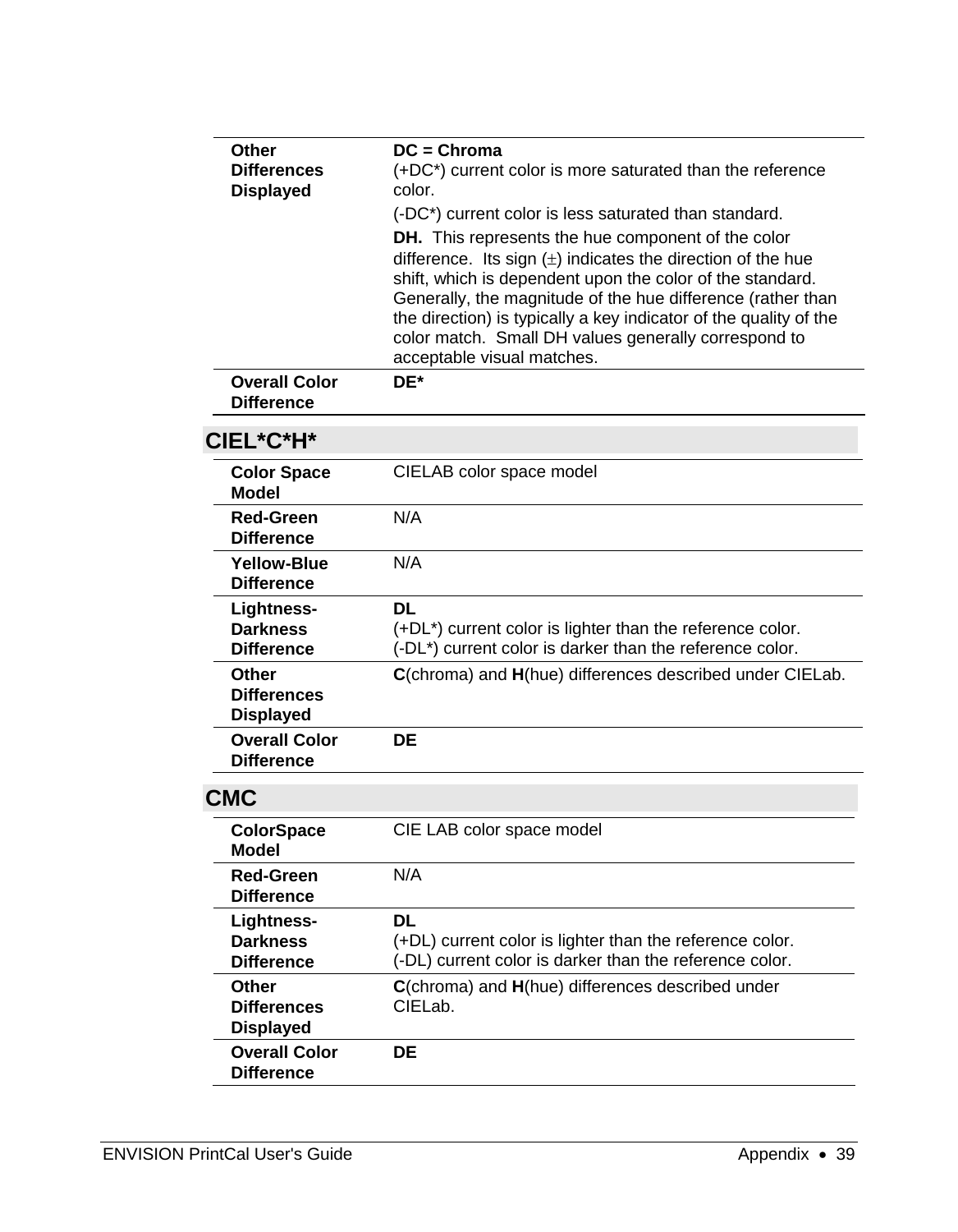*N OT E S*